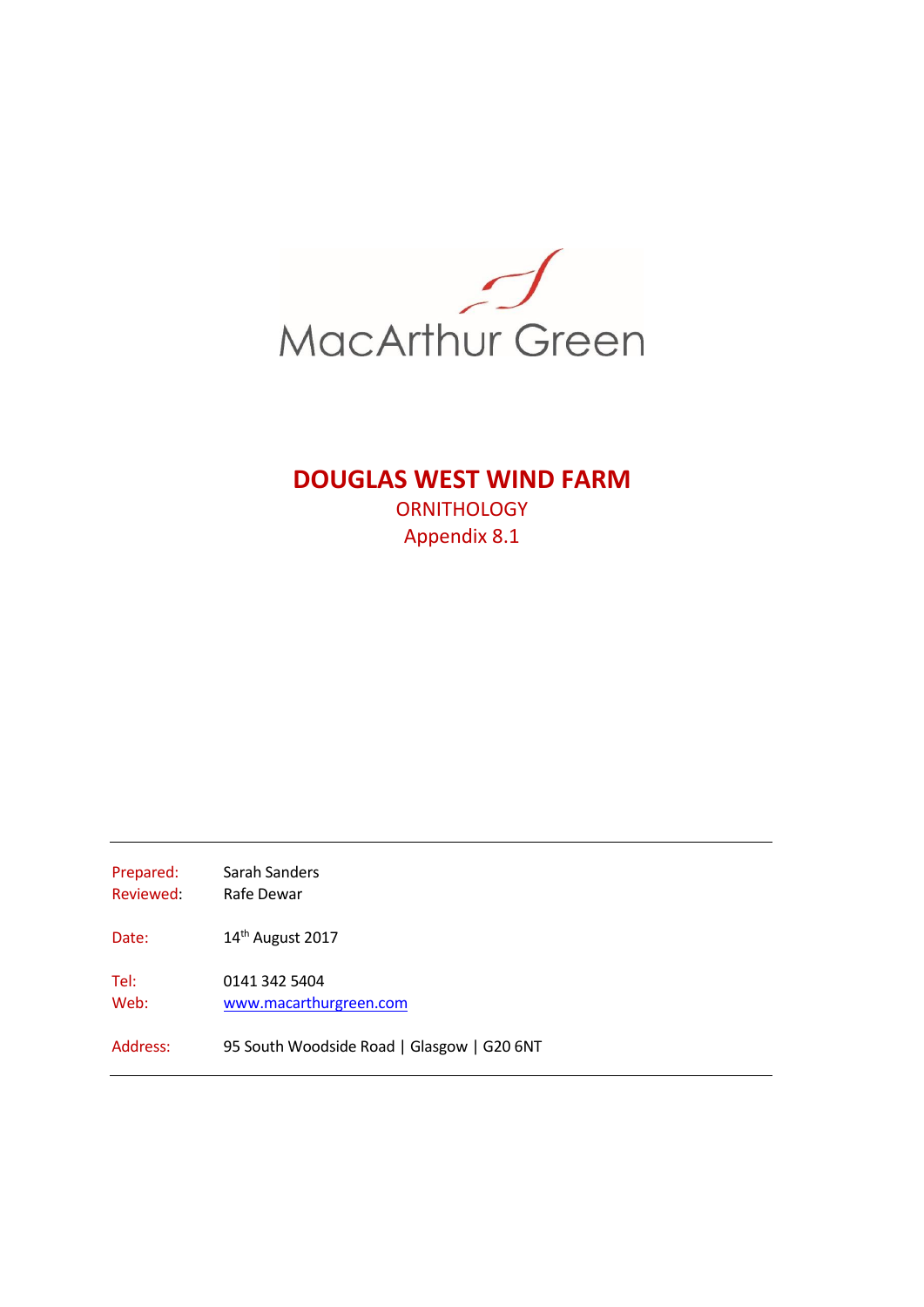### **Document Quality Record.**

| <b>Version</b> | <b>Status</b> | <b>Person Responsible</b> | <b>Date</b> |
|----------------|---------------|---------------------------|-------------|
| 1.0            | Draft         | Sarah Sanders             | 21/07/2017  |
| 1.1            | Reviewed      | Rafe Dewar                | 04/08/2017  |
| 1.2            | Approved      | Rafe Dewar                | 09/08/2017  |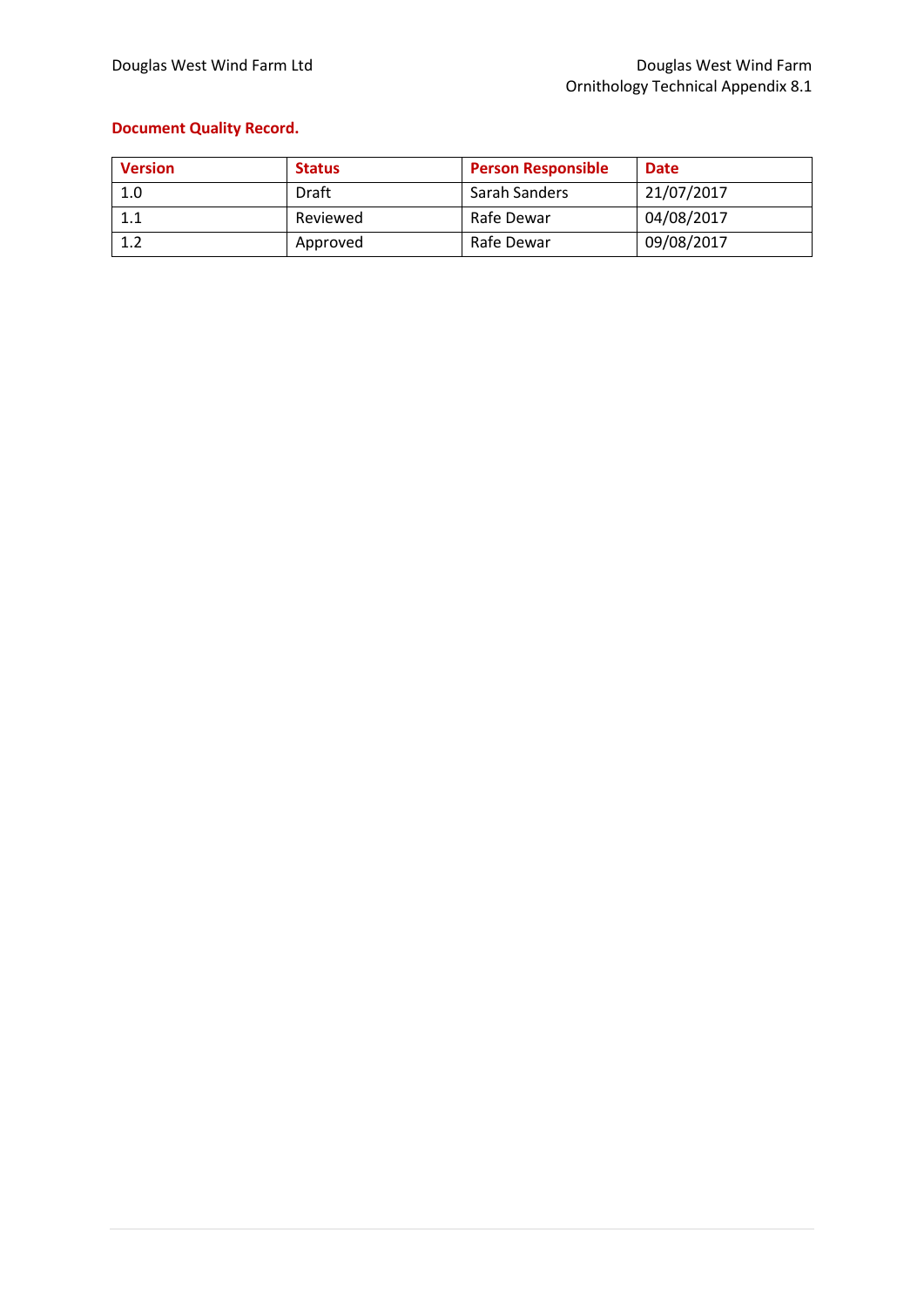### <span id="page-2-0"></span>**CONTENTS**

| $\mathbf{1}$ |       |  |
|--------------|-------|--|
| 2            |       |  |
| 3            |       |  |
|              | 3.1   |  |
|              | 3.2   |  |
| 4            |       |  |
|              | 4.1   |  |
|              | 4.1.1 |  |
|              | 4.1.2 |  |
|              | 4.1.3 |  |
|              | 4.1.4 |  |
|              | 4.1.5 |  |
|              | 4.2   |  |
|              | 4.2.1 |  |
|              | 4.2.2 |  |
|              | 4.2.3 |  |
|              | 4.2.4 |  |
|              |       |  |

#### **ANNEX A:** ORNITHOLOGICAL LEGAL PROTECTION

| <b>ANNEX B:</b>              | <b>ORNITHOLOGICAL SURVEY METHODOLOGIES</b>                  |
|------------------------------|-------------------------------------------------------------|
| ANNEX C:                     | <b>ORNITHOLOGICAL SURVEY EFFORT AND GENERAL INFORMATION</b> |
| <b>CONFIDENTIAL ANNEX D:</b> | <b>ORNITHOLOGICAL SURVEY RESULTS</b>                        |

**ANNEX E: COLLISION RISK ASSESSMENTS** 

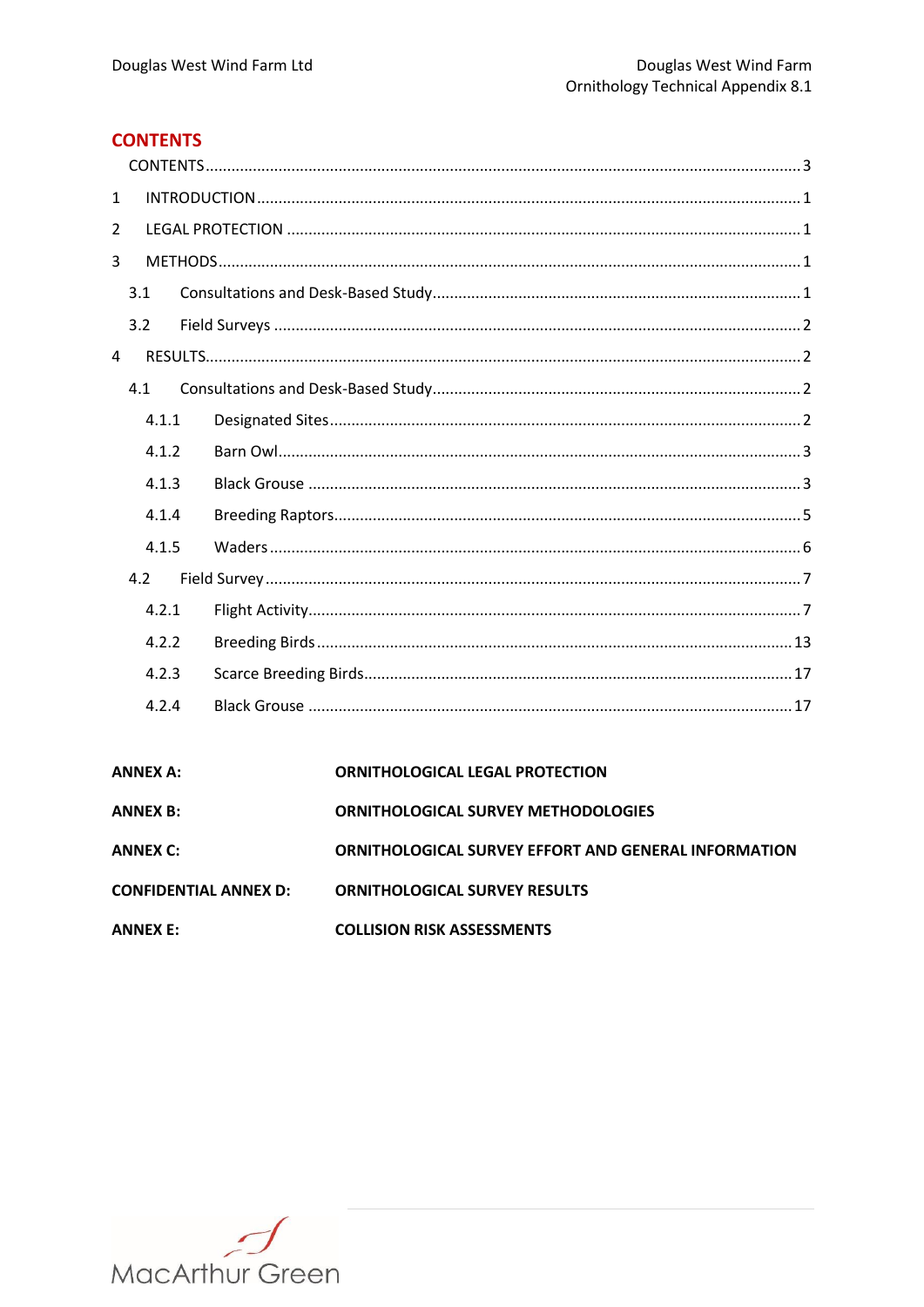### <span id="page-3-0"></span>**1 INTRODUCTION**

MacArthur Green was commissioned by Douglas West Wind Farm Ltd to complete ornithological assessments at the revised Douglas West Wind Farm, Douglasin South Lanarkshire (hereafter referred to as 'the Revised Development site'). Baseline surveys were conducted between September 2014 and August 2015 to inform an assessment of the potential ornithological effects of the Revised Development on the species assemblage present.

This technical report summarises the methods employed and the results of the field surveys and is supported by the following Annexes:

| Annex A: | <b>Ornithological Legal Protection;</b>               |
|----------|-------------------------------------------------------|
| Annex B: | <b>Ornithological Survey Methodologies;</b>           |
| Annex C: | Ornithological Survey Effort and General Information; |
| Annex D: | Ornithological Survey Results (Confidential); and     |
| Annex E: | <b>Collision Risk Assessments.</b>                    |

Confidential information relating to species listed on Annex 1 of the EU Birds Directive or Schedule 1 of the Wildlife and Countryside Act 1981 (as amended) is detailed in Confidential Annex D.

A range of surveys were employed to accurately record baseline conditions within the Revised Development site and appropriate survey buffers (detailed in Annex B and shown on **Figure 8.2** and **Figure 8.3**). In this Technical Appendix, associated Annexes (A – E) and Chapter 8 (Ornithology) of the Environmental Statement (ES).

### <span id="page-3-1"></span>**2 LEGAL PROTECTION**

With limited exceptions, all wild birds and their eggs are protected by law. Specific levels of protection are determined by a species' inclusion on certain lists. Annex A to this report details the various levels of legal protection afforded to UK bird species.

### <span id="page-3-2"></span>**3 METHODS**

### <span id="page-3-3"></span>**3.1 Consultations and Desk-Based Study**

The following organisations and resources were consulted regarding the ornithological interests on and adjacent to the Revised Development site:

- Various ornithological surveys that were carried out on the site of the Revised Development during 2009 and 2010 on behalf of Community Windpower Ltd for the proposed Douglas West Community Windfarm (DWCW) project;
- Survey data collated from other local wind farm developments;
- Scottish Natural Heritage, including Sitelink (http://gateway.snh.gov.uk/sitelink/index.jsp);
- South Lanarkshire Council; and
- South Strathclyde Raptor Study Group (SSRSG).

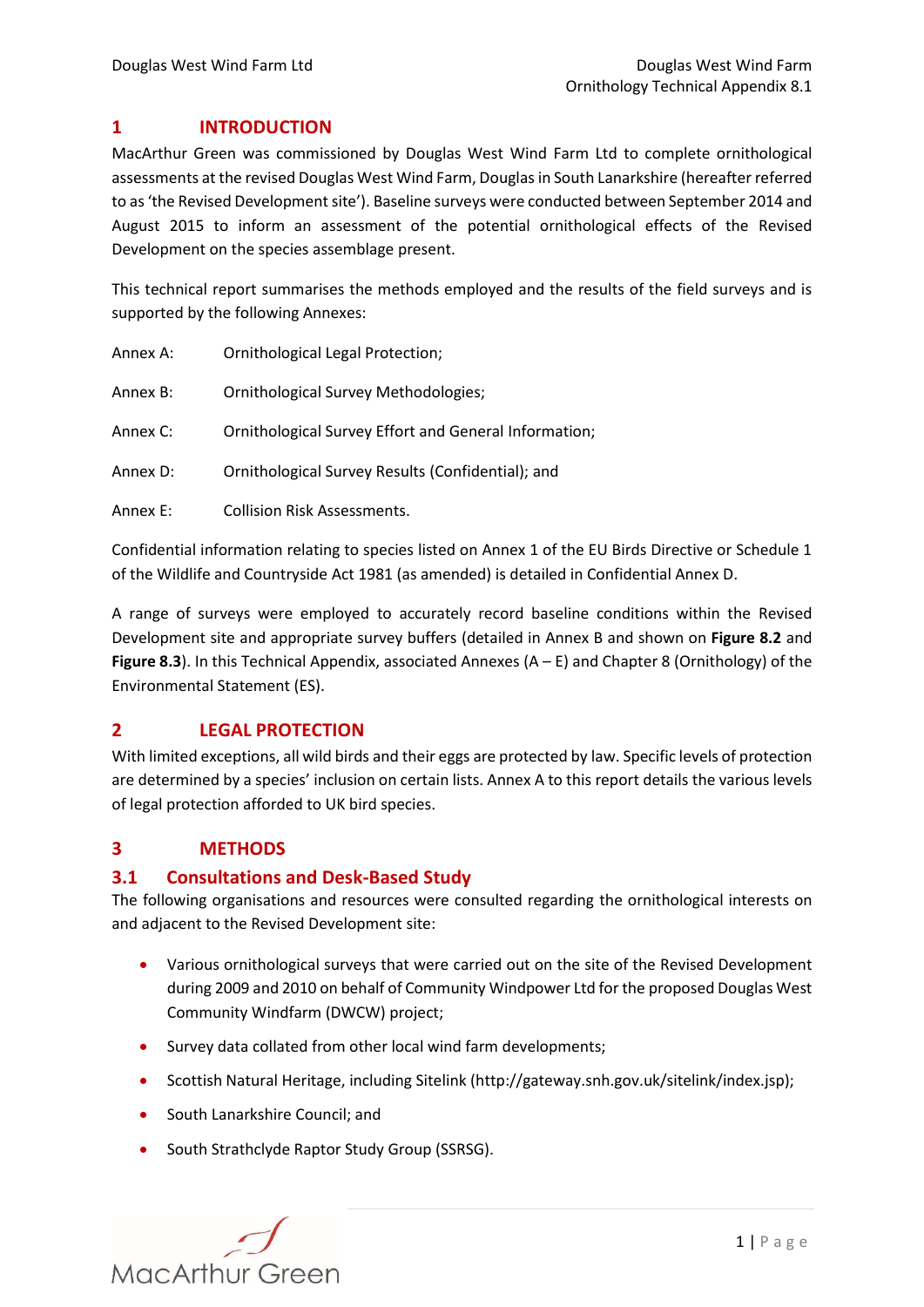### <span id="page-4-0"></span>**3.2 Field Surveys**

The following additional surveys were undertaken within the site between September 2014 and August 2015:

- Flight activity surveys (one breeding season and one non-breeding season);
- **•** Breeding bird surveys (one breeding season);
- Scarce breeding bird surveys (one breeding season); and
- **Black grouse surveys (one breeding season).**

Survey methods followed the recommended SNH (2014<sup>i</sup>) guidelines available at the time and methods are described in detail within Annex B. Where possible, each survey was carried out beyond the site within a buffer distance specific to that method (e.g. 2 km buffer for the scarce breeding bird surveys) and these are detailed within Annex B, **Figure 8.2** and **Figure 8.3**.

The relative importance of the data collected was determined by the specific level of protection assigned to those species recorded, coupled with their perceived susceptibility to potential impacts resulting from the Revised Development. The resulting 'target species' and 'secondary species' lists are a standard assessment tool for wind farm ornithological studies (see Annex B).

### <span id="page-4-1"></span>**4 RESULTS**

### <span id="page-4-2"></span>**4.1 Consultations and Desk-Based Study**

### <span id="page-4-3"></span>*4.1.1 Designated Sites*

Information gathered from the consultation exercise revealed that the site is within 20 km of one Special Protection Area (SPA) (**Figure 8.1**):

• Muirkirk and North Lowther Uplands SPA<sup>ii</sup> (underpinned by North Lowther Uplands SSSI<sup>III</sup> and Muirkirk Uplands SSSI<sup>iv</sup>), 5.5 km to the south west.

### **Table 8-1 Summary of qualifying features of Muirkirk and North Lowther Uplands SPA (underpinned by North Lowther Uplands SSSI and Muirkirk Uplands SSSI)**

| <b>Feature</b>                                   | <b>Qualifying</b><br>feature<br>category | <b>Status</b>                                  | <b>Description</b>                                                                                                                                                                                |
|--------------------------------------------------|------------------------------------------|------------------------------------------------|---------------------------------------------------------------------------------------------------------------------------------------------------------------------------------------------------|
| Golden plover                                    | <b>SPA</b>                               | June 2015:                                     | Breeding population of European                                                                                                                                                                   |
| Pluvialis apricaria                              |                                          | unfavourable                                   | importance: minimum of 154 pairs (1999),                                                                                                                                                          |
| <b>Breeding</b>                                  |                                          | declining                                      | 0.7% of the UK population.                                                                                                                                                                        |
| Hen harrier<br>Circus cyaneus<br><b>Breeding</b> | SPA, SSSI                                | <b>July 2008:</b><br>unfavourable<br>declining | <b>Breeding population of European</b><br>importance: average of 29.2 breeding<br>females (1994-96), 6% of the UK<br>population. This is one of the largest hen<br>harrier populations in the UK. |
| Hen harrier                                      | SPA, SSSI                                | December 2004:                                 | Wintering population of European                                                                                                                                                                  |
| Circus cyaneus                                   |                                          | unfavourable                                   | importance: average of 12 individuals                                                                                                                                                             |
| Non-breeding                                     |                                          | declining                                      | (1991-95), 2% of the UK population.                                                                                                                                                               |

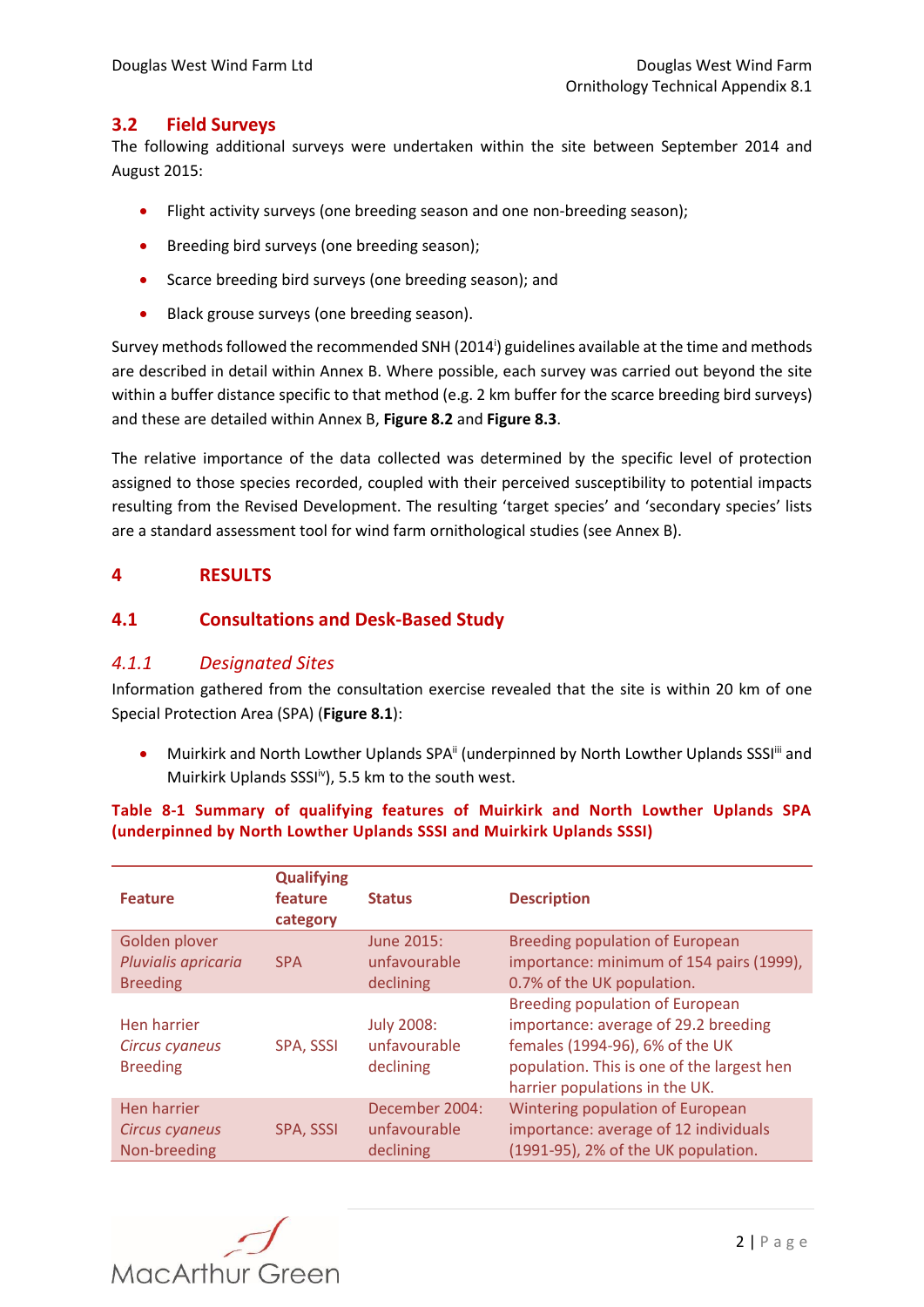| <b>Feature</b>                                                   | <b>Qualifying</b><br>feature<br>category | <b>Status</b>                                   | <b>Description</b>                                                                                                                                                                                                                                                                                                                                                                                                                                                                         |
|------------------------------------------------------------------|------------------------------------------|-------------------------------------------------|--------------------------------------------------------------------------------------------------------------------------------------------------------------------------------------------------------------------------------------------------------------------------------------------------------------------------------------------------------------------------------------------------------------------------------------------------------------------------------------------|
| <b>Merlin</b>                                                    | <b>SPA</b>                               | <b>July 2009:</b>                               | <b>Breeding population of European</b>                                                                                                                                                                                                                                                                                                                                                                                                                                                     |
| <b>Falco columbarius</b>                                         |                                          | unfavourable no                                 | importance: average of 9 breeding pairs                                                                                                                                                                                                                                                                                                                                                                                                                                                    |
| <b>Breeding</b>                                                  |                                          | change                                          | (1989-98), 0.7% of the UK population.                                                                                                                                                                                                                                                                                                                                                                                                                                                      |
| Peregrine                                                        | <b>SPA</b>                               | August 2004:                                    | <b>Breeding population of European</b>                                                                                                                                                                                                                                                                                                                                                                                                                                                     |
| <b>Falco peregrinus</b>                                          |                                          | unfavourable no                                 | importance: average of 6 breeding pairs                                                                                                                                                                                                                                                                                                                                                                                                                                                    |
| <b>Breeding</b>                                                  |                                          | change                                          | (1992-96), 0.5% of the UK population.                                                                                                                                                                                                                                                                                                                                                                                                                                                      |
| Short-eared owl                                                  | SPA, SSSI                                | <b>July 1998:</b>                               | <b>Breeding population of European</b>                                                                                                                                                                                                                                                                                                                                                                                                                                                     |
| <b>Asio flammeus</b>                                             |                                          | favourable                                      | importance: average of 26 breeding pairs                                                                                                                                                                                                                                                                                                                                                                                                                                                   |
| <b>Breeding</b>                                                  |                                          | maintained                                      | (1997-98), 3% of the UK population                                                                                                                                                                                                                                                                                                                                                                                                                                                         |
| <b>Breeding bird</b><br>assemblage<br>(Muirkirk Uplands)         | <b>SSSI</b>                              | <b>August 2008:</b><br>favourable<br>maintained | Upland moorland assemblage of national<br>importance including buzzard Buteo<br>buteo, curlew Numenius arquata, dunlin<br>Calidris alpina, golden plover Pluvialis<br>apricaria, merlin Falco columbarius,<br>peregrine Falco peregrinus, red grouse<br>Lagopus lagopus scotica, redshank Tringa<br>totanus, ring ouzel Turdus torquatus,<br>snipe Gallinago gallinago, stonechat<br>Saxicola torquatus, teal Anas crecca,<br>wheatear Oenanthe oenanthe and<br>whinchat Saxicola rubetra. |
| <b>Breeding bird</b><br>assemblage<br>(North Lowther<br>Uplands) | <b>SSSI</b>                              | May 2015:<br>unfavourable no<br>change          | Upland moorland assemblage of national<br>importance including curlew Numenius<br>arquata, dunlin Calidris alpina, golden<br>plover Pluvialis apricaria, merlin Falco<br>columbarius, peregrine Falco peregrinus,<br>raven Corvus corax, red grouse Lagopus<br>lagopus scotica, redshank Tringa totanus,<br>snipe Gallinago gallinago, teal Anas<br>crecca, wheatear Oenanthe oenanthe and<br>whinchat Saxicola rubetra.                                                                   |

In addition, one National Nature Reserve (NNR) (Clyde Valley Woodlands NNR<sup>v</sup>) is within 20km of the site (**Figure 8.1**). Key species at this reserve are: spotted flycatcher, bullfinch, song thrush, treecreeper, great-spotted woodpecker, dipper, kingfisher and willow tit.

### <span id="page-5-0"></span>*4.1.2 Barn Owl*

The barn owl desk based nest data are summarised in Table D-1 of **Confidential Annex D**, and shown in **Confidential Figure C8.2**.

### <span id="page-5-1"></span>*4.1.3 Black Grouse*

Detailed data on black grouse were obtained from four sources:

- <span id="page-5-2"></span> A report commissioned by Scottish Natural Heritage (SNH) on black grouse lek distribution in East Ayrshire (Zisman et al., 2009<sup>vi</sup>);
- Information for the Douglas West Community Wind Farm (DWCW) from 2009 to 2010; and

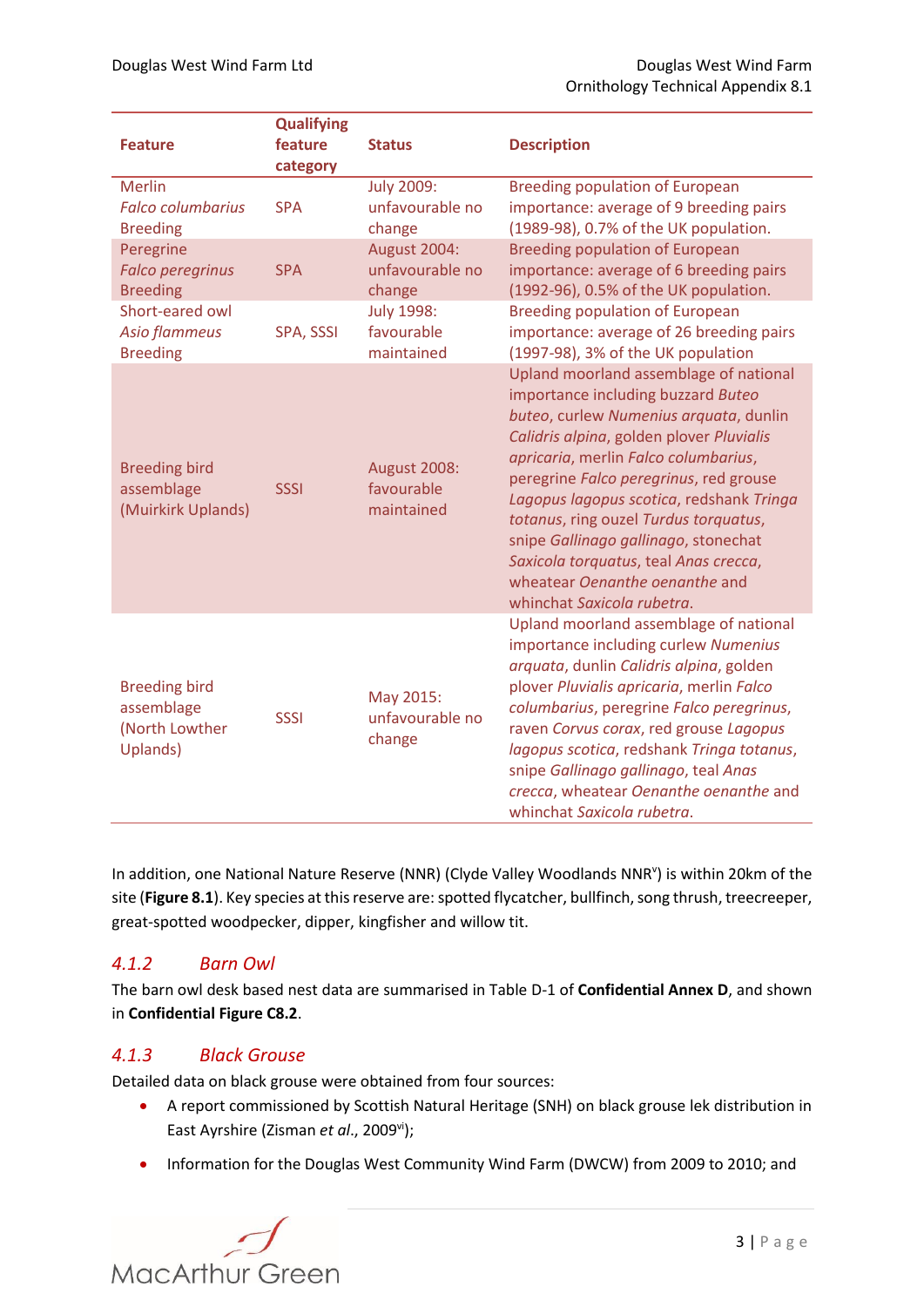A data request from Scottish Power Renewables for the Hagshaw Hill Extension Wind Farm, which lies partly within the 1.5 km southern buffer of the site.

Zisman *et al.* (2009<sup>[vi](#page-5-2)</sup>) identified four leks and a casual record within the site 1.5 km buffer zone (Table [8-2](#page-6-0) below and **Confidential Figure C8.1**).

| <b>Locality</b>                                | Grid<br>reference | <b>Date</b>       | <b>Type of</b><br>record | <b>Males</b>   | <b>Females</b>           | <b>Source</b> |
|------------------------------------------------|-------------------|-------------------|--------------------------|----------------|--------------------------|---------------|
| Douglas West                                   | NS 813 313        | 13/05/2003        | lek                      | $\overline{3}$ | ٠                        | <b>SNH</b>    |
| Douglas West                                   | NS 813 313        | 13/04/2004        | lek                      | $\mathbf{1}$   | $\overline{\phantom{0}}$ | <b>SNH</b>    |
| <b>Douglas West</b>                            | NS 813 314        | 17/05/2004        | lek                      | $\mathbf{1}$   |                          | <b>SNH</b>    |
| <b>Over Arkney Hill</b>                        | NS 810 315        | 04-05/2013        | flight                   | 1              | $\overline{\phantom{a}}$ | <b>SPR</b>    |
| <b>Blackwood Hill</b>                          | NS 809 309        | 10/12/2003        | casual                   | 3              |                          | <b>SNH</b>    |
| West of Blackwood Hill                         | <b>NS 809 309</b> | 2010              | lek                      | $\overline{2}$ |                          | <b>DWCW</b>   |
| Wind farm spine road west<br>of Blackwood Hill | NS 803 309        | 23/04/2015        | casual                   | $\mathbf{1}$   |                          | <b>SPR</b>    |
| Rob's Hill                                     | NS 812 307        | 17/05/2004        | lek                      | $\mathbf{1}$   |                          | <b>SNH</b>    |
| <b>Rob's Hill</b>                              | NS 812 305        | 04-05/2011        | casual                   | $\mathbf{1}$   |                          | <b>SPR</b>    |
| <b>West of Robshill Burn</b>                   | <b>NS 808 301</b> | 04-05/2009        | casual                   | $\mathbf{1}$   |                          | <b>SPR</b>    |
| <b>West of Robshill Burn</b>                   | NS 809 303        | 04-05/2009        | casual                   | $\mathbf{1}$   | ٠                        | <b>SPR</b>    |
| South-east of Robshill Burn                    | NS 813 301        | 04-05/2010        | casual                   | $\mathbf{1}$   | ÷                        | <b>SPR</b>    |
| South-east of Robshill Burn                    | <b>NS 809 300</b> | 04-05/2011        | casual                   | $\mathbf{1}$   |                          | <b>SPR</b>    |
| <b>Over Robshill Burn</b>                      | NS 810 305        | 04-05/2013        | flight                   | 1              | $\overline{\phantom{0}}$ | <b>SPR</b>    |
| <b>East of Burnt Rig</b>                       | NS 803 310        | winter<br>2013/14 | casual                   | 3              | 1                        | <b>SPR</b>    |
| <b>Windrow Hill</b>                            | NS 804 303        | 13/04/2004        | lek                      | 1              | 2                        | <b>SNH</b>    |

#### <span id="page-6-0"></span>**Table 8-2 Black grouse desk study data for Douglas West and the surrounding 1.5 km buffer**

Information made available from the DWCW project states that 'a known lek site' (confirmed as the Blackwood Hill lek site in **[Table 8-2](#page-6-0)** in e-mail correspondence from Starling Learning to 3R Energy), as well as the site were surveyed on 2nd May, 16th May and 5th June 2010. Two lekking males were recorded at the Blackwood Hill lek but no black grouse were recorded elsewhere in the surveyed area during any surveys.

Scottish Power Renewables (SPR) provided a map showing black grouse records in the site 1.5 km buffer zone to the south-west from targeted black grouse monitoring for the Hagshaw Hill Extension Wind Farm between 2009 and 2014 (**Confidential Figure C8.1**). These included records of mainly single, non-lekking males, as follows: two records to the west of the Robshill Burn from 2009, one record to the south-east of the Robshill Burn from 2010, one record at Rob's Hill and one to the southeast of the Robshill Burn from 2011, one flight record north-east over an area planted for black grouse along the Robshill Burn and one flight record from the planted area adjacent to the western boundary of the site heading south towards Arkney Hill, both from 2013. In addition, there was a casual record of three males and one female from the winter of 2013/14 east of Burnt Rig to the south of the coniferous plantation adjacent to the north of the Hagshaw Hill Extension Wind Farm and a casual record of a single male on the wind farm spine road slightly east of the latter location (west of Blackwood Hill) from April 2015. Despite the above sightings no active leks were known to SPR, although a lek was suspected nearby (Peter Robson, pers. comm., 24th April 2015).

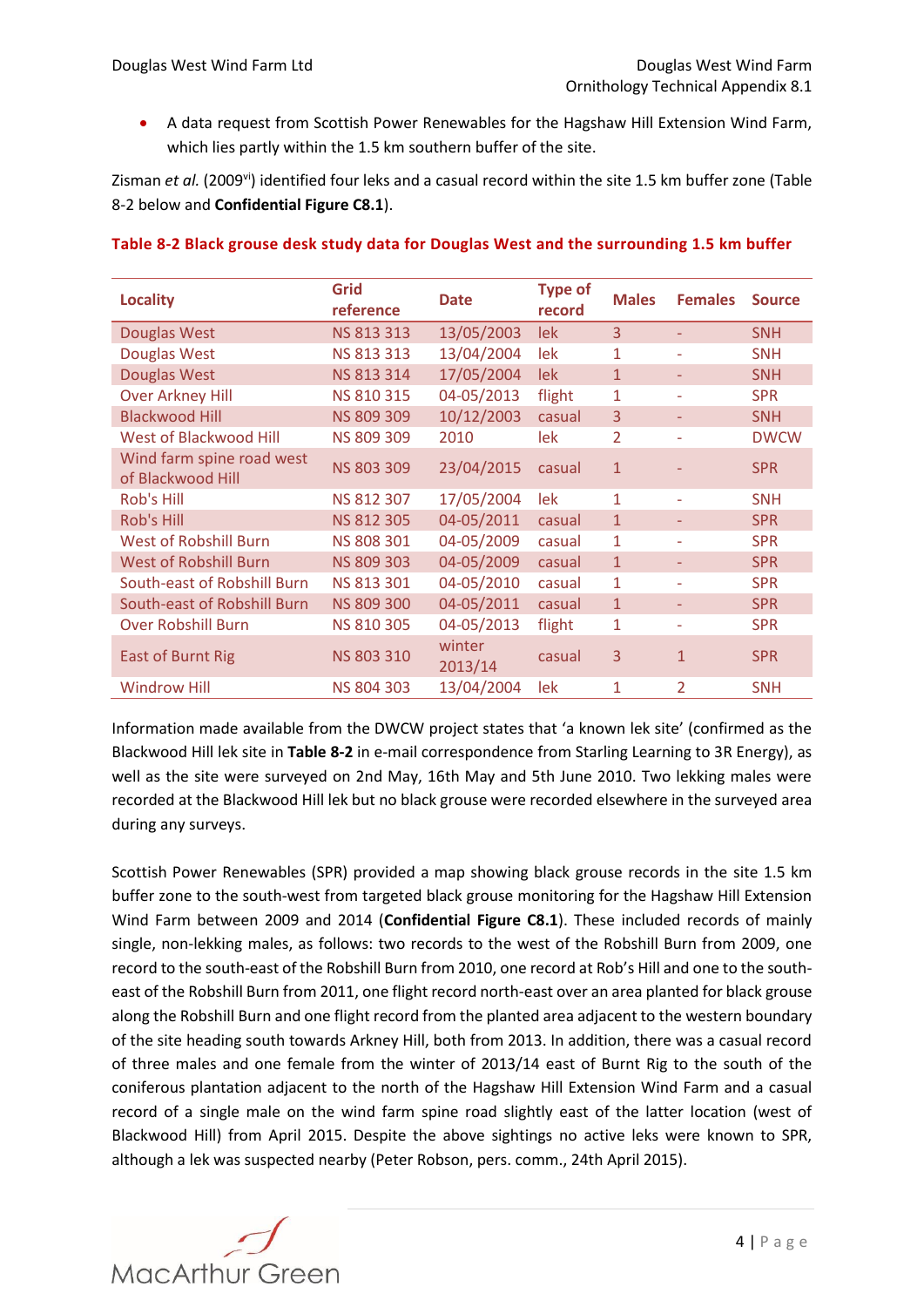### <span id="page-7-0"></span>*4.1.4 Breeding Raptors*

A desk study was carried out within a radius of up to 15 km surrounding the site. Information on raptors was sought from the following sources:

- The South Strathclyde Raptor Study Group (SSRSG) which was contacted on 12th December 2014 (and throughout the survey period);
- The citations for the Muirkirk and North Lowther Uplands SPA and the Muirkirk Uplands SSSI;
- Information from the DWCW development surveys in 2009 and 2010;
- Information from Environmental Statements and Technical Reports from other local wind farm developments;
- Records from other ornithological surveys carried out for the Revised Development;
- Surveyor knowledge of the local area gained over several years of carrying out ecological and ornithological survey work in the site and in the wider area; and
- Habitats present on site and in the surrounding area.

The secretary of the SSRSG stated in e-mails of 21st December 2014 and 25th March 2015 that the SSRSG held no breeding records for Schedule 1 raptors (except for goshawk) within the site or the 2 km boundary. However, there have been regular sightings of hen harrier within the site and in the 2 km buffer zone and occasional sightings of red kite, goshawk, osprey, merlin, peregrine and shorteared owl in the 2 km buffer zone. Goshawk have very probably bred within the 2 km buffer zone or nearby during the preceding five years, most likely in the Long Plantation to the east/south-east of the site but the species was not recorded on a regular basis.

The DWCW information made available included data obtained from the SSRSG, data obtained through a scoping visit in 2009 and collected during breeding season surveys in 2010. This is summarised below:

- Red kite nearest nest site at 6 km to the north. There were increasing sightings in the area but no nests sites were known to be present.
- Hen harrier breeding at distances of ca. 4 km and 7-8 km; no suitable nesting habitat present within the site. Two female birds had been recorded hunting through the site prior to the study and a bird was also recorded during a scoping visit in September 2009. A male was recorded in July 2010 hunting between Arkney Hill and the edge of the former opencast site at a time when birds breeding locally still had young in the nest. VP watches conducted during 2010 recorded one flight of a foraging bird during the breeding season.
- Goshawk breeding at 2-3 km.
- Osprey breeding at 15 km to the south-east. Two birds were recorded during VP watches in April 2010.
- Merlin possibly nesting 4 km away and recorded hunting along the edge of a woodland; also recorded during a scoping visit in September 2009. Recorded once during an April 2010 VP watch.
- Peregrine breeding at 5 km and 6 km; also recorded during a scoping visit in September 2009.

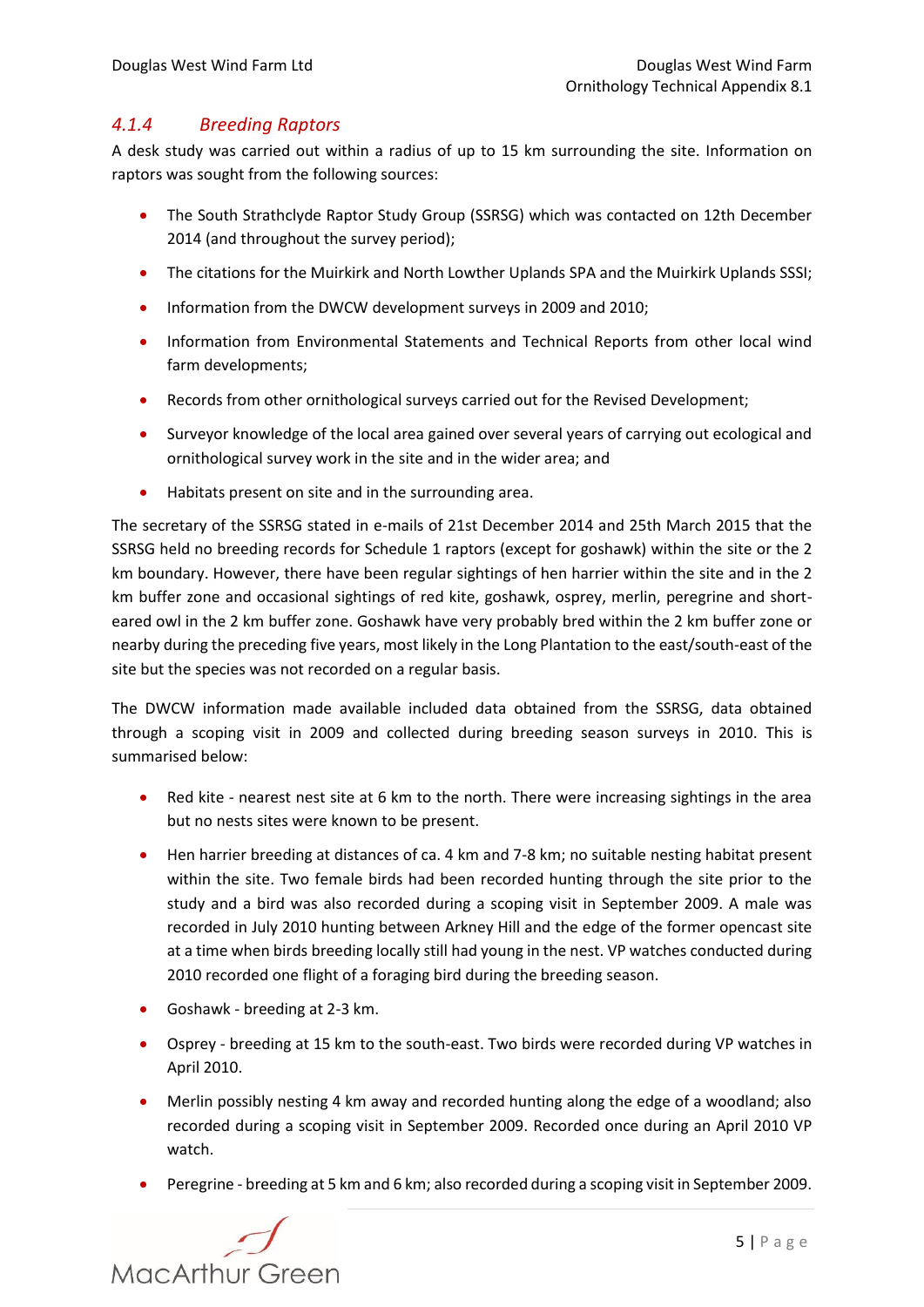Short-eared owl - possibly nesting 4 km away; no suitable nesting habitat present within the site.

From fieldwork carried out by surveyors in the general area over several years, it is also known that during the mid- to late 2000s:

- Hen harriers bred in the Glespin area at Weston Hill at ca. 3 km to the south of the site and on a restored area of the former Glentaggart Opencast Coal Site at ca. 4.5 km to the south;
- Short-eared owl were active in the restored Opencast Coal Site; and
- Peregrine bred at the former Spireslack Opencast Coal Site, ca. 5.5 km to the west.

### <span id="page-8-0"></span>*4.1.5 Waders*

A desk study was carried out within a radius of up to approximately 10 km surrounding the site. Information on waders was sought from the following sources:

- Information from the DWCW development surveys in 2009 and 2010;
- Information from Environmental Statements and Technical Reports from other local wind farm developments;
- Records from other ornithological surveys carried out for the Revised Development;
- Surveyor knowledge of the local area gained over several years of carrying out ecological and ornithological survey work within the site and in the wider area; and
- Habitats present on site and in the surrounding area.

A three-visit moorland birds (MBS) survey was carried out during May and July 2010 for the DWCW project. Altogether seven wader species were recorded holding territories within the site and surrounding 500 m buffer, as follows:

- Common sandpiper four territories included two at the ponds, one on the lower stretch of the Poniel Water and another one at the former coal processing area. Sightings suggested that breeding was unsuccessful.
- Curlew six territories were recorded within the site and surrounding 500 m buffer zone. Of these, four were on the damp grassland areas to the south-west of the former Dalquhandy Opencast Coal Site and one on the Opencast Site itself. In addition, a large number of curlew flights were recorded during VP watches.
- Lapwing there was one pair at the pond adjacent to the tarmac road in the north-western section of the site. A pair recorded at the main pond in the centre of the site on the same day was thought to be the same pair. In addition, ten flights were recorded during VP watches.
- Oystercatcher of two pairs, one was recorded in a fenced compound at Douglas West and one at the main pond in the centre of the site and the coal processing area. In addition, seven flights were recorded during VP watches.
- Redshank two territories were located at the main pond on the May visit only.

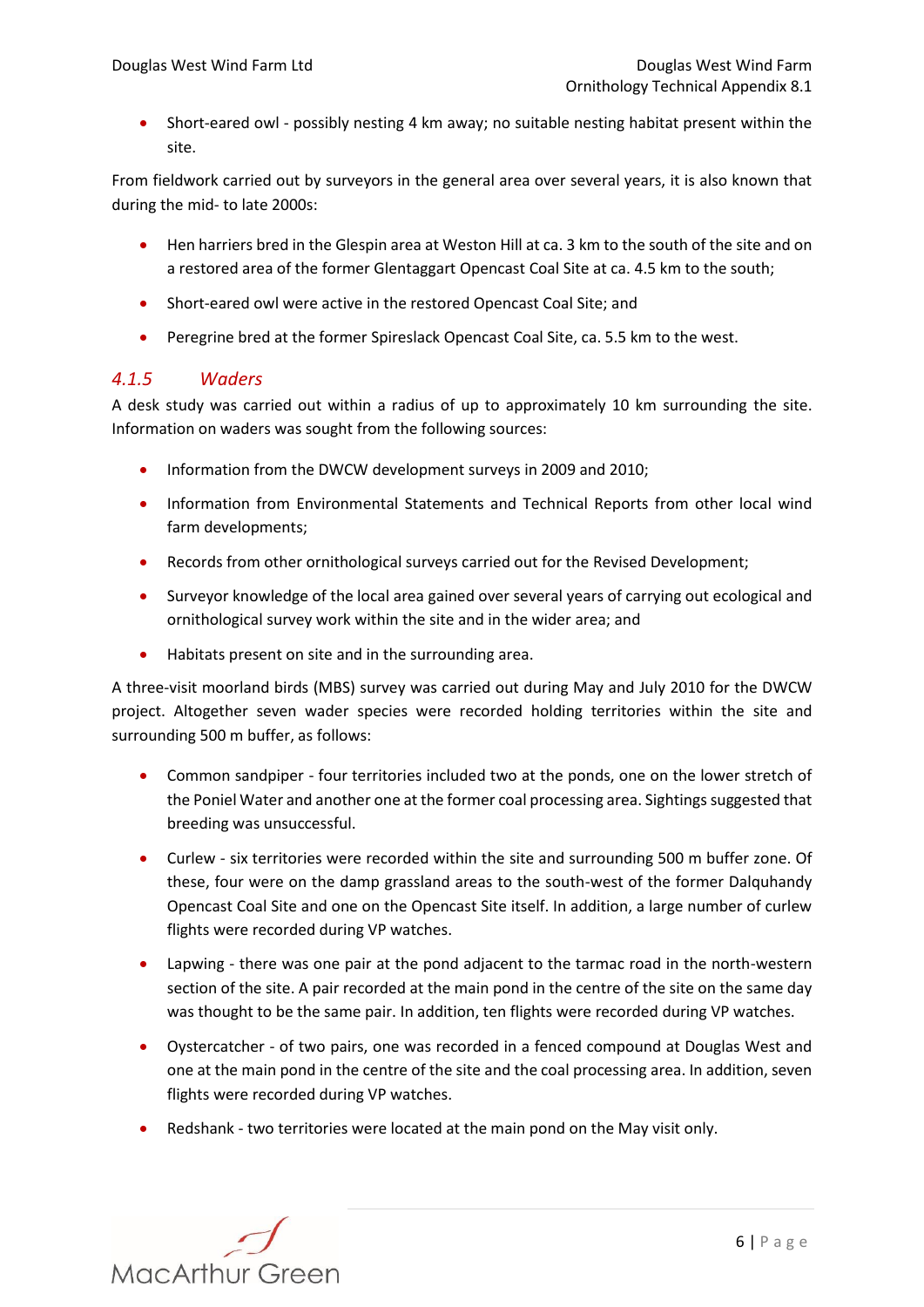- Ringed plover four territories were recorded, two at the main pond in the centre of the site and two on the former coal processing area. Two territories on the second visit and none on the last visit led to the conclusion that breeding had been unsuccessful.
- Snipe six territories were recorded within the site and surrounding 500 m buffer zone. Snipe showed a similar distribution to curlew. The single territory that was on former Opencast Coal land was associated with adjacent improved grassland. In addition, two flights were also recorded during VP watches.

In addition to the above sightings a golden plover was recorded during a scoping visit in September 2009.

A synopsis carried out in 2007 by Dunnock Environmental Services (DES) staff of records collected at the Dalquhandy site identified six species of waders: breeding lapwing, ringed plover and curlew as well as oystercatcher, woodcock and snipe, the latter in good numbers in winter at a then recently restored pond in the northern section of the Dalquhandy site.

### <span id="page-9-0"></span>**4.2 Field Survey**

All valid surveys were undertaken during suitable weather conditions (as described within Annex B – Survey Methodologies). Where weather conditions deteriorated below acceptable conditions (Annex B), surveys were either suspended or additional surveys were undertaken. All surveys in 2014 to 2015 were undertaken by DES and Schedule 1/Annex 1 surveys were carried out by appropriately licensed surveyors. Survey effort and results of the field surveys are detailed within Annexes C and D; survey results and information collected through the desk study are also illustrated within **Figures 8.5 to 8.25**  and **Confidential Figures C8.1 to C8.3**. All survey data were reviewed, inputted, and analysed by MacArthur Green.

The following sections summarise the results from each survey undertaken.

### <span id="page-9-1"></span>*4.2.1 Flight Activity*

The flight activity surveys recorded all target species flight activity within the Revised Development site and beyond. These data have been used in the collision risk modelling. The flights used included those within the 'Collision Risk Analysis Area' (CRAA) (i.e. the area to be occupied by operational turbines, together with a 250 m buffer).

Flight activity surveys across the 2015 breeding season and 2014/2015 non-breeding season were undertaken across two Vantage Points (VPs) (**Figure 8.3**). The locations of the two VPs have remained constant throughout the 2014 to 2015 survey period, and are the same as those used during the 2009- 10 baseline surveys for the DWCW project (this project used a third VP, which was considered unnecessary for coverage of the final turbine layout in 2014 to 2015). Valid survey effort<sup>1</sup> is detailed in **[Table 8-3](#page-10-0)** and full details of flight activity surveys are contained in Annex C with methodology in Annex B.

<sup>&</sup>lt;sup>1</sup> Hours where visibility was >1 km are not considered valid for use in collision risk modelling as less than half the 2 km viewshed can be seen.



1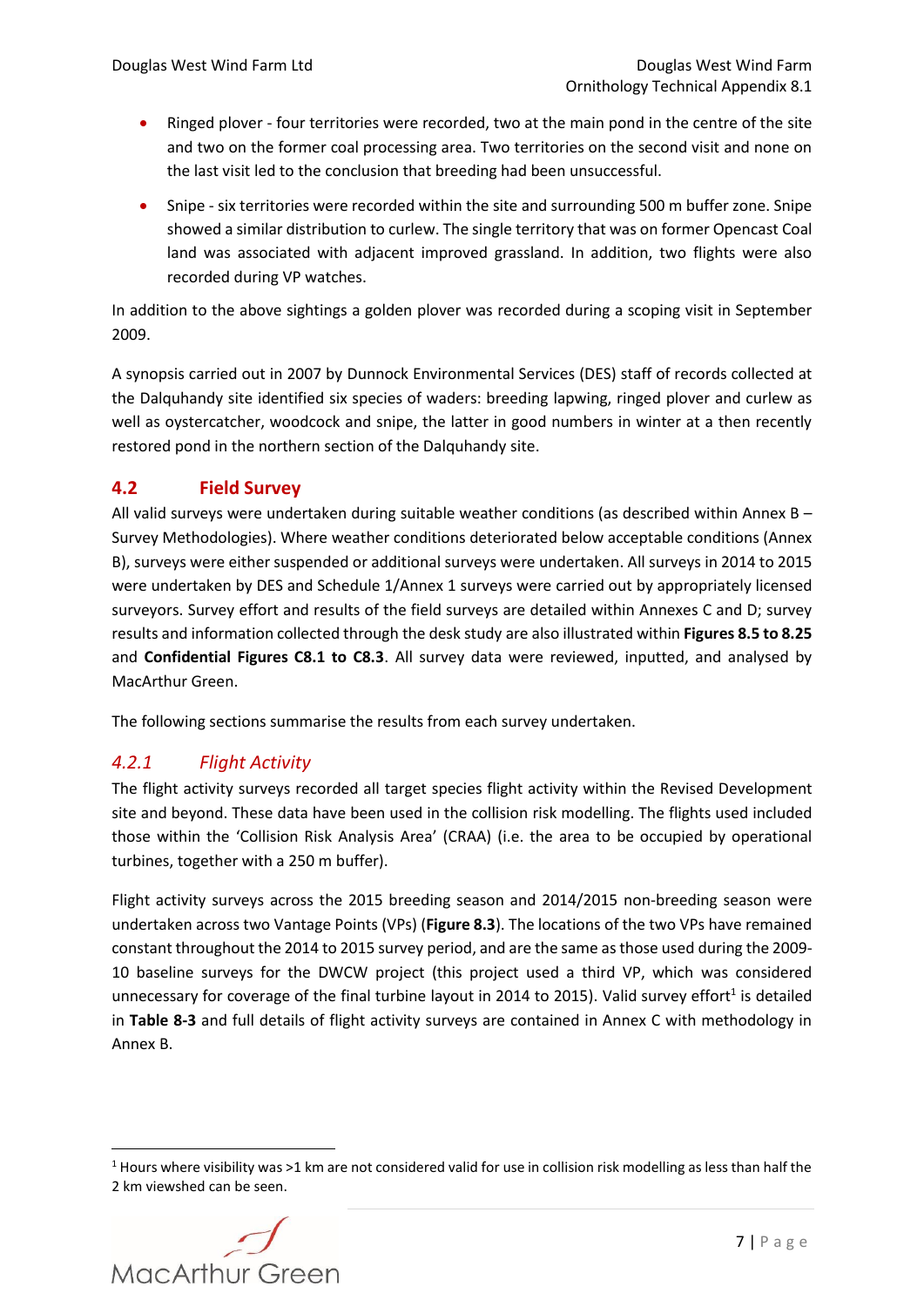<span id="page-10-0"></span>

| <b>Period</b>                 | <b>VP1</b> | VP <sub>2</sub> | VP3   |
|-------------------------------|------------|-----------------|-------|
| 2009/2010 non-breeding season | 28         | 26              | 27    |
| 2010 breeding season          | 61         | 61              | 58    |
| 2010/2011 non-breeding season | 26         | 28              | 30    |
| 2014/2015 non-breeding season | N/A        | 83.5            | 83.82 |
| 2015 breeding season          | N/A        | 59              | 54    |

A total of 16 target species were recorded during the flight activity surveys<sup>2</sup>. For each species across the whole flight activity survey period, **[Table 8-5](#page-11-0)** and **[Table 8-4](#page-10-1)** show the number of flights recorded and the number of birds recorded<sup>3</sup>. The bird seconds are calculated for each observation as the product of flight duration and number of individuals. This is then summed per species to give the total bird seconds recorded across the entire surveyed period.

#### <span id="page-10-1"></span>**Table 8-4 Target species recorded and total number of flights recorded during flight activity surveys, 2009-2010**

| <b>Species</b> | <b>Total number of</b><br>flightlines recorded | <b>Total number of birds</b><br>recorded | <b>Total bird seconds</b><br>recorded |
|----------------|------------------------------------------------|------------------------------------------|---------------------------------------|
| Curlew         | 46                                             | 69                                       | 2,990                                 |
| Greylag goose  | 2                                              | 3                                        | 225                                   |
| Hen harrier    | 8                                              | 8                                        | 856                                   |
| Lapwing        | 5                                              | 26                                       | 3,225                                 |
| <b>Merlin</b>  | 2                                              | 2                                        | 120                                   |
| Osprey         |                                                | C                                        | 480                                   |
| Oystercatcher  | $\overline{4}$                                 |                                          | 10,110                                |
| Peregrine      |                                                |                                          | 120                                   |
| Snipe          |                                                |                                          | 65                                    |

<sup>&</sup>lt;sup>3</sup> This includes flights that would not technically be 'at-risk' of collision (e.g. recorded outwith the CRAA and/or not at rotor height).



<sup>&</sup>lt;sup>2</sup> Please note this includes the 2009-2010 surveys undertaken for the DWCW project.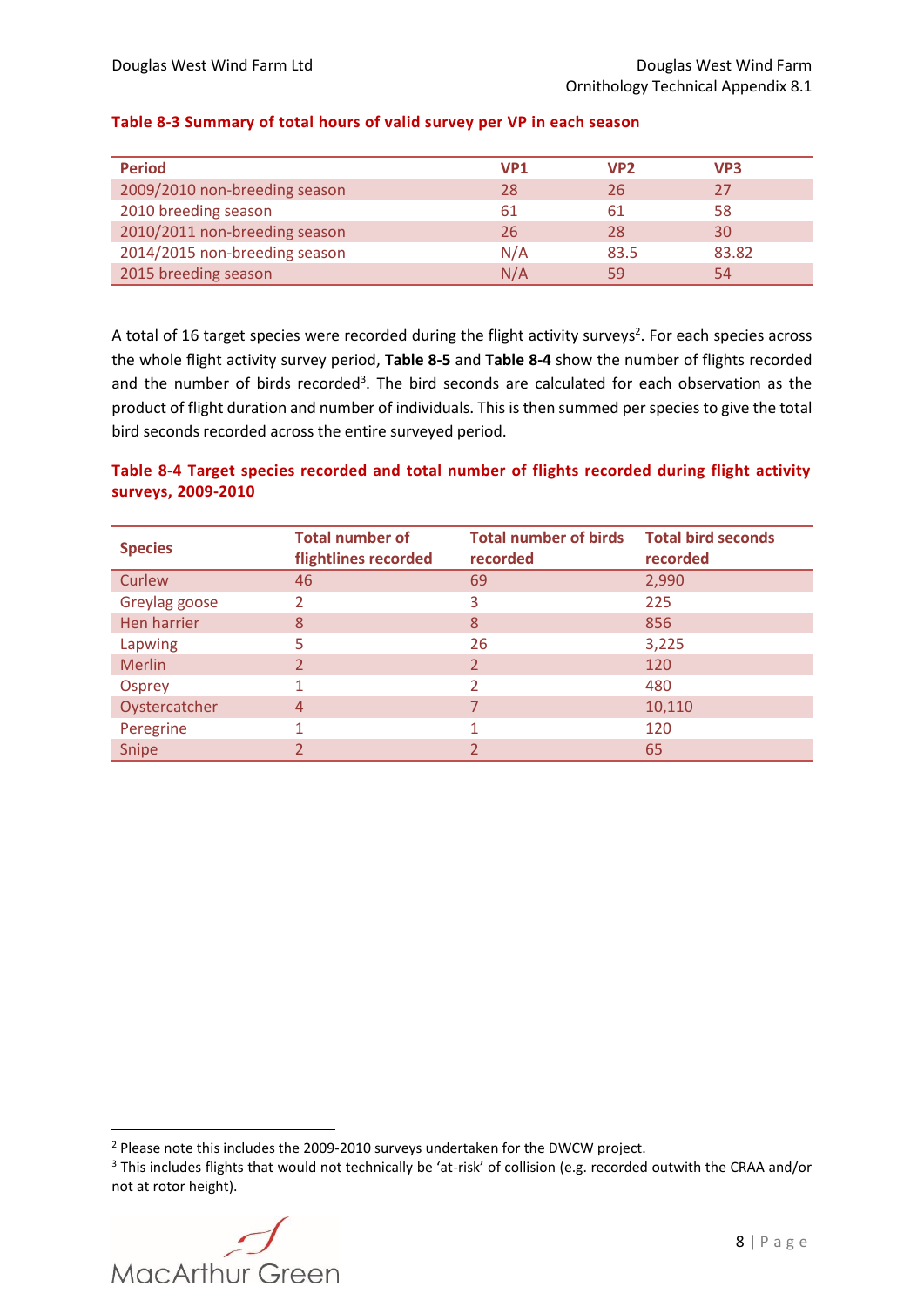| <b>Species</b>        | <b>Total number of</b><br>flightlines recorded | <b>Total number of birds</b><br>recorded | <b>Total bird seconds</b><br>recorded |
|-----------------------|------------------------------------------------|------------------------------------------|---------------------------------------|
| <b>Barn owl</b>       | 1                                              | 1                                        | 30                                    |
| <b>Barnacle goose</b> | 1                                              | $\overline{2}$                           | 330                                   |
| Common sandpiper      | $\mathbf{1}$                                   | $\mathbf{1}$                             | 15                                    |
| Curlew                | 28                                             | 34                                       | 2,070                                 |
| Golden plover         | $\overline{2}$                                 | 340                                      | 31,200                                |
| Greylag goose         | 49                                             | 467                                      | 122,925                               |
| Hen harrier           | 47                                             | 49                                       | 7,485                                 |
| Lapwing               | 4                                              | 8                                        | 540                                   |
| <b>Merlin</b>         | $\mathbf{1}$                                   | $\mathbf{1}$                             | 45                                    |
| Oystercatcher         | 3                                              | $\overline{4}$                           | 240                                   |
| Peregrine             | $\mathbf{1}$                                   | $\mathbf{1}$                             | 90                                    |
| Pink-footed goose     | 33                                             | 2681                                     | 784,470                               |
| Snipe                 | 11                                             | 11                                       | 990                                   |
| Whooper swan          | 7                                              | 28                                       | 3,810                                 |

#### <span id="page-11-0"></span>**Table 8-5 Target species recorded and total number of flights recorded during flight activity surveys, 2014-2015**

## 4.2.1.1 Flightlines Used in Collision Risk Modelling

Only flightlines identified to be within the CRAA and recorded within the 2 km viewshed of the associated VP are discussed in the sections below. **[Table 8-6](#page-12-0)** and **[Table 8-7](#page-12-1)** summarise the number of flightlines identified and the proportion/number of those flightlines considered 'at-risk'.

- 'At-risk' is defined as a flight having at least part of its duration (i) at Potential Collision Height (PCH)<sup>4</sup>; (ii) within the CRAA; and (iii) recorded within the 2 km viewshed of the associated VP.
- PCH is defined as  $-$  the altitude between the minimum and maximum blade height<sup>5</sup> (19 m to 151 m).

Three target species recorded during flight activity surveys were not identified within the CRAA and associated viewsheds and so are not considered within the sections below. These species are: barn owl, barnacle goose, and golden plover. Full survey results detailing the findings from each survey visit (including target species flightlines considered not 'at-risk' and secondary species information) can be found within Annex D.

<sup>&</sup>lt;sup>5</sup> Where the actual rotor blade altitude differs from the pre-defined survey height bands, the collision risk model accounts for this difference on the assumption of an even flight distribution within each particular survey height band, and an adjustment can be made to estimate total flight duration at actual rotor blade altitude.



<sup>&</sup>lt;sup>4</sup> In some cases only part of a total flight duration was recorded at PCH, and it is assumed that this proportion is applicable for that part of the flight within the CRAA and 2 km viewshed area.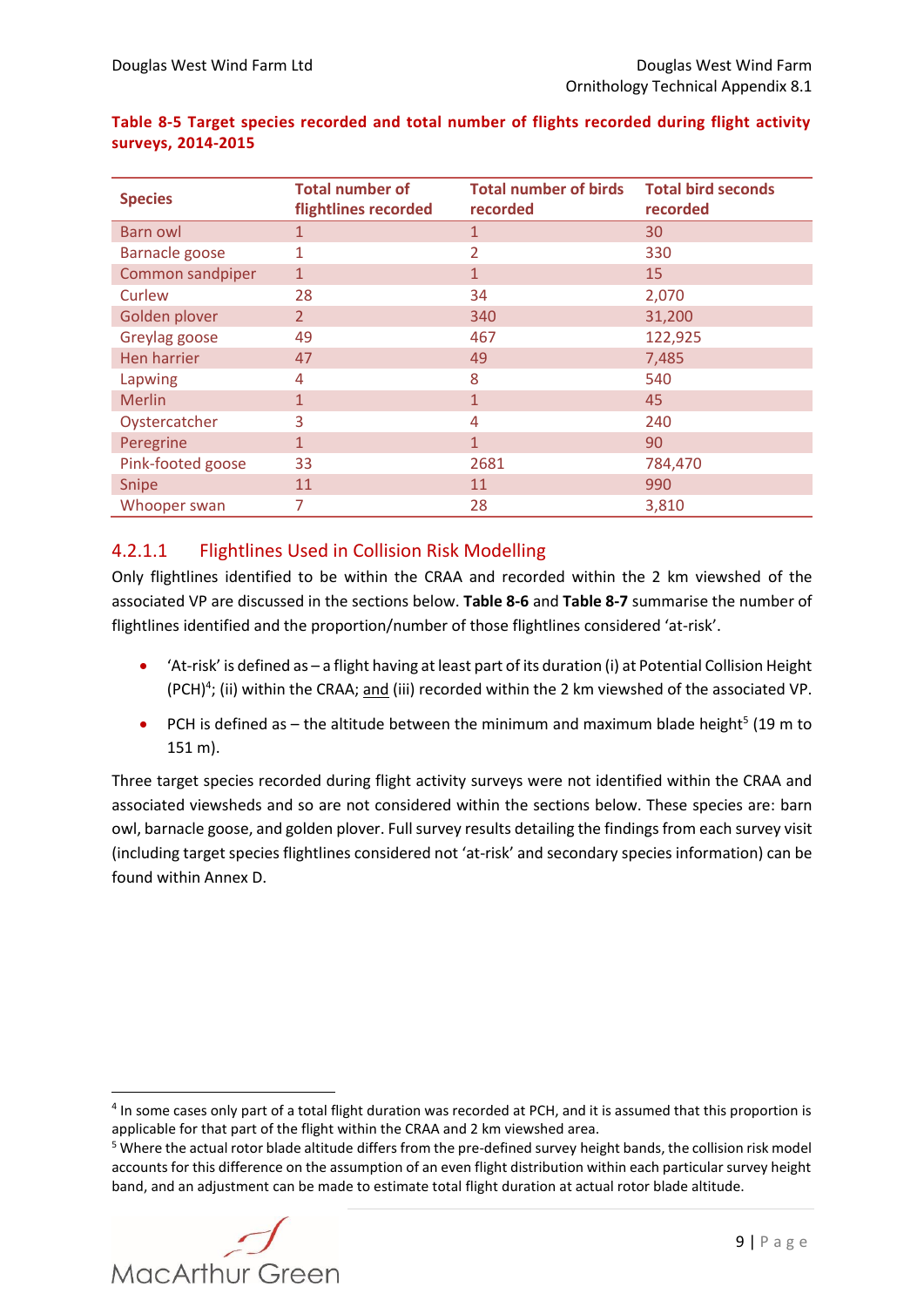#### <span id="page-12-0"></span>**Table 8-6 Flightlines identified within the CRAA and associated viewshed and the proportion of these 'at-risk', 2009-2011**

| <b>Species</b> | <b>Number of flightlines</b><br>identified within the CRAA<br>and associated viewshed | <b>Number of these flightlines</b><br>identified to be 'at-risk' |
|----------------|---------------------------------------------------------------------------------------|------------------------------------------------------------------|
| Curlew         | 14                                                                                    | 14                                                               |
| Greylag goose  |                                                                                       |                                                                  |
| <b>Lapwing</b> |                                                                                       |                                                                  |
| <b>Merlin</b>  |                                                                                       |                                                                  |
| <b>Osprey</b>  |                                                                                       |                                                                  |
| Peregrine      |                                                                                       |                                                                  |
| Snipe          |                                                                                       |                                                                  |

#### <span id="page-12-1"></span>**Table 8-7 Flightlines identified within the CRAA and associated viewshed and the proportion of these 'at-risk', 2014-2015**

| <b>Species</b>    | <b>Number of flightlines</b><br>identified within the CRAA<br>and associated viewshed | <b>Number of these flightlines</b><br>identified to be 'at-risk' |
|-------------------|---------------------------------------------------------------------------------------|------------------------------------------------------------------|
| Common sandpiper  |                                                                                       |                                                                  |
| Curlew            | 23                                                                                    | 22                                                               |
| Greylag goose     | 36                                                                                    | 35                                                               |
| Hen harrier       | 44                                                                                    | 44                                                               |
| <b>Lapwing</b>    | $\overline{4}$                                                                        | $\overline{4}$                                                   |
| <b>Merlin</b>     |                                                                                       |                                                                  |
| Oystercatcher     | $\overline{2}$                                                                        |                                                                  |
| Pink-footed goose | 14                                                                                    | 8                                                                |
| Snipe             | 7                                                                                     |                                                                  |
| Whooper swan      | 4                                                                                     | 4                                                                |

**[Table 8-8](#page-12-2)** to **[Table 8-12](#page-14-0)** detail per species the number and proportion of flight activity within each flight height category (below, at, and above PCH) for each season surveyed. Only bird seconds for observations identified as within the CRAA and associated viewshed are considered in the following discussions. Full target species results are detailed within Annex D and the collision risk calculations are detailed in Annex E.

#### <span id="page-12-2"></span>**Table 8-8 Target species bird seconds within the CRAA (2009/2010 non-breeding season)**

| <b>Species</b> |                | Bird seconds within height bands (non-breeding season <sup>6</sup> ) |                         |        |                        |        |  |
|----------------|----------------|----------------------------------------------------------------------|-------------------------|--------|------------------------|--------|--|
|                |                | <b>Flights</b>                                                       | <b>Below PCH At PCH</b> |        | <b>Above PCH Total</b> |        |  |
| <b>Snipe</b>   | <b>Seconds</b> |                                                                      | 0.00                    | 4.97   | 0.00                   | 4.97   |  |
|                | Percentage     |                                                                      | 0.00                    | 100.00 | 0.00                   | 100.00 |  |

<sup>&</sup>lt;sup>6</sup> The general non-breeding season is defined as September to mid-March inclusive by SNH (2014). These observations were collected between the dates of  $11<sup>th</sup>$  November 2009 and 22<sup>nd</sup> March 2010.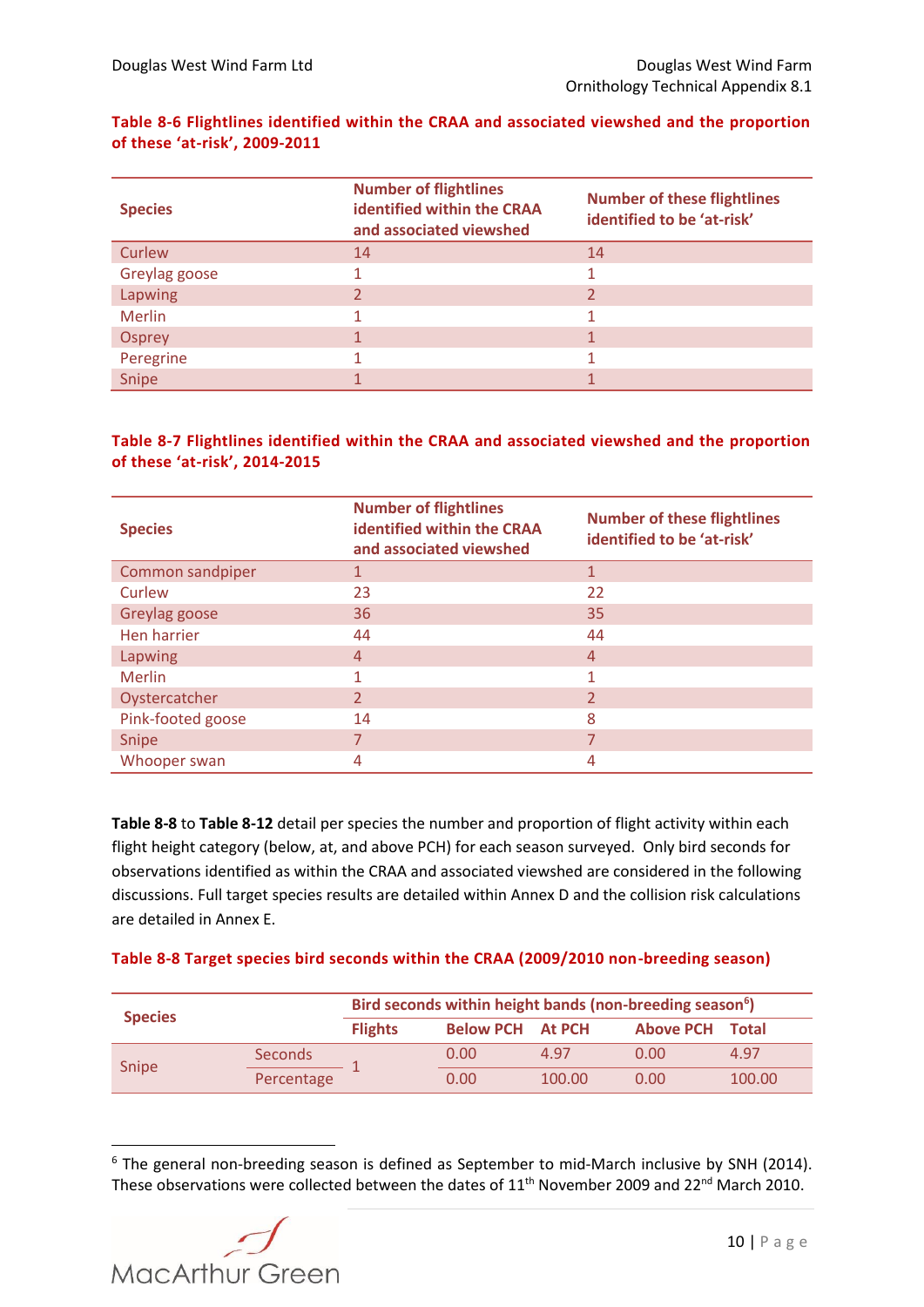| <b>Species</b> |                | Bird seconds within height bands (breeding season <sup>7</sup> ) |                  |               |                  |              |
|----------------|----------------|------------------------------------------------------------------|------------------|---------------|------------------|--------------|
|                |                | <b>Flights</b>                                                   | <b>Below PCH</b> | <b>At PCH</b> | <b>Above PCH</b> | <b>Total</b> |
| Curlew         | <b>Seconds</b> | 14                                                               | 0.00             | 705.00        | 0.00             | 705.00       |
|                | Percentage     |                                                                  | 0.00             | 100.00        | 0.00             | 100.00       |
| Greylag goose  | <b>Seconds</b> |                                                                  | 0.00             | 60.00         | 0.00             | 60.00        |
|                | Percentage     |                                                                  | 0.00             | 100.00        | 0.00             | 100.00       |
| Lapwing        | <b>Seconds</b> |                                                                  | 0.00             | 40.00         | 0.00             | 40.00        |
|                | Percentage     |                                                                  | 0.00             | 100.00        | 0.00             | 100.00       |
| Merlin         | <b>Seconds</b> |                                                                  | 0.00             | 60.00         | 0.00             | 60.00        |
|                | Percentage     |                                                                  | 0.00             | 100.00        | 0.00             | 100.00       |
|                | <b>Seconds</b> |                                                                  | 0.00             | 258.48        | 0.00             | 258.48       |
| <b>Osprey</b>  | Percentage     |                                                                  | 0.00             | 100.00        | 0.00             | 100.00       |

#### **Table 8-9 Target species bird seconds within the CRAA (2010 breeding season)**

#### **Table 8-10 Target species bird seconds within the CRAA (2010/2011 non-breeding season)**

| <b>Species</b> |                | Bird seconds within height bands (non-breeding season <sup>8</sup> ) |                         |        |                        |        |
|----------------|----------------|----------------------------------------------------------------------|-------------------------|--------|------------------------|--------|
|                |                | <b>Flights</b>                                                       | <b>Below PCH At PCH</b> |        | <b>Above PCH Total</b> |        |
| Peregrine      | <b>Seconds</b> |                                                                      | 0.00                    | 30.00  | 0.00                   | 30.00  |
|                | Percentage     |                                                                      | 0.00                    | 100.00 | 0.00                   | 100.00 |

#### **Table 8-11 Target species bird seconds within the CRAA (2014/2015 non-breeding season)**

| <b>Species</b> |                | Bird seconds within height bands (non-breeding season <sup>9</sup> ) |                  |               |                  |              |  |
|----------------|----------------|----------------------------------------------------------------------|------------------|---------------|------------------|--------------|--|
|                |                | <b>Flights</b>                                                       | <b>Below PCH</b> | <b>At PCH</b> | <b>Above PCH</b> | <b>Total</b> |  |
| Curlew         | <b>Seconds</b> |                                                                      | 68.26            | 507.66        | 0.00             | 575.92       |  |
|                | Percentage     |                                                                      | 11.85            | 88.15         | 0.00             | 100.00       |  |
| Greylag goose  | <b>Seconds</b> | 24                                                                   | 142.85           | 11596.79      | 292.03           | 12031.67     |  |
|                | Percentage     |                                                                      | 1.19             | 96.39         | 2.43             | 100.00       |  |
| Hen harrier    | <b>Seconds</b> | 43                                                                   | 3617.00          | 2292.59       | 0.00             | 5909.59      |  |
|                | Percentage     |                                                                      | 61.21            | 38.79         | 0.00             | 100.00       |  |
| Lapwing        | <b>Seconds</b> |                                                                      | 0.00             | 87.86         | 0.00             | 87.86        |  |
|                | Percentage     |                                                                      | 0.00             | 100.00        | 0.00             | 100.00       |  |
| Merlin         | <b>Seconds</b> |                                                                      | 28.41            | 16.59         | 0.00             | 45.00        |  |
|                | Percentage     |                                                                      | 63.12            | 36.88         | 0.00             | 100.00       |  |

 $<sup>7</sup>$  The general breeding season is defined as mid-March to August inclusive by SNH (2014). These</sup> observations were collected between the dates of 19<sup>th</sup> April and 16<sup>th</sup> August 2010.

<sup>&</sup>lt;sup>8</sup> The general non-breeding season is defined as September to mid-March inclusive by SNH (2014). These observations were collected between the dates of  $7<sup>th</sup>$  September and 27<sup>th</sup> October 2010.

 $9$  The general non-breeding season is defined as September to mid-March inclusive by SNH (2014). These observations were collected between the dates of 27<sup>th</sup> September 2014 and 27<sup>th</sup> March 2015.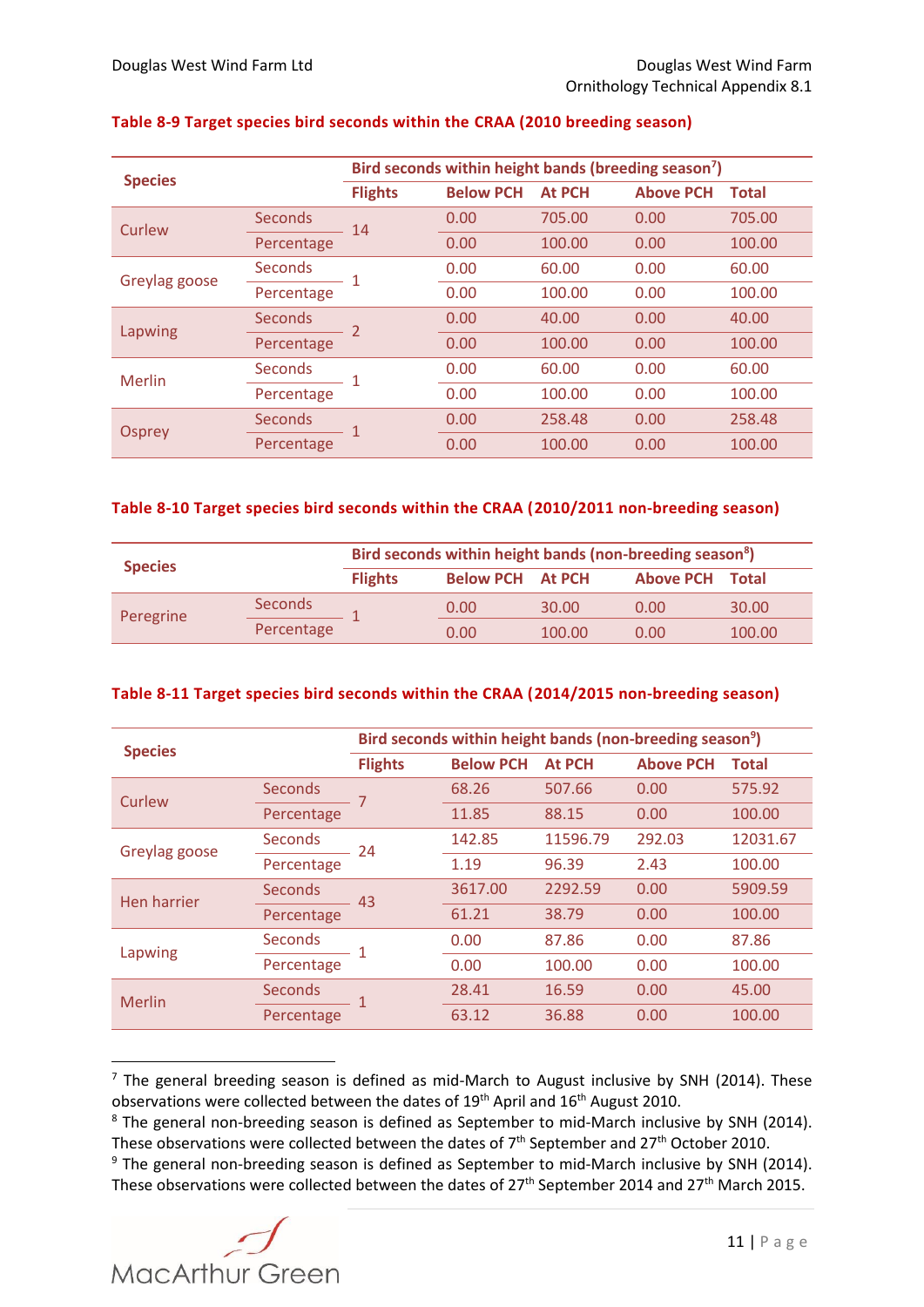| <b>Species</b>    |                | Bird seconds within height bands (non-breeding season <sup>9</sup> ) |                  |               |                  |              |  |
|-------------------|----------------|----------------------------------------------------------------------|------------------|---------------|------------------|--------------|--|
|                   |                | <b>Flights</b>                                                       | <b>Below PCH</b> | <b>At PCH</b> | <b>Above PCH</b> | <b>Total</b> |  |
| Oystercatcher     | <b>Seconds</b> |                                                                      | 11.19            | 15.41         | 0.00             | 26.60        |  |
|                   | Percentage     |                                                                      | 42.08            | 57.92         | 0.00             | 100.00       |  |
| Pink-footed goose | Seconds        | 11                                                                   | 15.18            | 15972.45      | 7070.97          | 23058.60     |  |
|                   | Percentage     |                                                                      | 0.07             | 69.27         | 30.67            | 100.00       |  |
| Snipe             | <b>Seconds</b> | 4                                                                    | 0.00             | 91.46         | 0.00             | 91.46        |  |
|                   | Percentage     |                                                                      | 0.00             | 100.00        | 0.00             | 100.00       |  |
| Whooper swan      | Seconds        | 4                                                                    | 53.16            | 65.88         | 0.00             | 119.04       |  |
|                   | Percentage     |                                                                      | 44.66            | 55.34         | 0.00             | 100.00       |  |

#### <span id="page-14-0"></span>**Table 8-12 Target species bird seconds within the CRAA (2015 breeding season)**

| <b>Species</b>    |                | Bird seconds within height bands (breeding season <sup>10</sup> ) |                  |               |                  |              |
|-------------------|----------------|-------------------------------------------------------------------|------------------|---------------|------------------|--------------|
|                   |                | <b>Flights</b>                                                    | <b>Below PCH</b> | <b>At PCH</b> | <b>Above PCH</b> | <b>Total</b> |
| Common sandpiper  | <b>Seconds</b> | 1                                                                 | 9.47             | 5.53          | 0.00             | 15.00        |
|                   | Percentage     |                                                                   | 63.12            | 36.88         | 0.00             | 100.00       |
| Curlew            | <b>Seconds</b> | 16                                                                | 204.68           | 281.26        | 115.37           | 601.31       |
|                   | Percentage     |                                                                   | 34.04            | 46.77         | 19.19            | 100.00       |
| Greylag goose     | <b>Seconds</b> | 12                                                                | 561.25           | 1162.41       | 1015.70          | 2739.36      |
|                   | Percentage     |                                                                   | 20.49            | 42.43         | 37.08            | 100.00       |
| Hen harrier       | <b>Seconds</b> | 1                                                                 | 73.43            | 135.96        | 0.00             | 209.40       |
|                   | Percentage     |                                                                   | 35.07            | 64.93         | 0.00             | 100.00       |
| Lapwing           | <b>Seconds</b> | 3                                                                 | 179.90           | 135.10        | 0.00             | 315.00       |
|                   | Percentage     |                                                                   | 57.11            | 42.89         | 0.00             | 100.00       |
| Oystercatcher     | <b>Seconds</b> | $\overline{1}$                                                    | 3.54             | 13.29         | 0.00             | 16.83        |
|                   | Percentage     |                                                                   | 21.04            | 78.96         | 0.00             | 100.00       |
| Pink-footed goose | <b>Seconds</b> | $\overline{3}$                                                    | 0.00             | 1511.16       | 18493.28         | 20004.44     |
|                   | Percentage     |                                                                   | 0.00             | 7.55          | 92.45            | 100.00       |
|                   | <b>Seconds</b> | 3                                                                 | 4.80             | 502.93        | 0.00             | 507.73       |
| <b>Snipe</b>      | Percentage     |                                                                   | 0.95             | 99.05         | 0.00             | 100.00       |

### 4.2.1.2 Collision Risk Model Outputs

The bird seconds for target species flights within the CRAA at PCH were then input into a Collision Risk Model (CRM) to calculate the predicted collision rates per season. The CRM calculations for each species can be found in Annex E. **[Table 8-13](#page-15-1)** and **[Table 8-14](#page-15-2)** provide the estimated collision rates and number of seasons per collision for each species. A dashed line indicates that no "at-risk" flights were recorded during that season, and estimated collision risk is consequently zero.

 $10$  The general breeding season is defined as mid-March to August inclusive by SNH (2014). These observations were collected between the dates of 2<sup>nd</sup> April and 24<sup>th</sup> August 2015.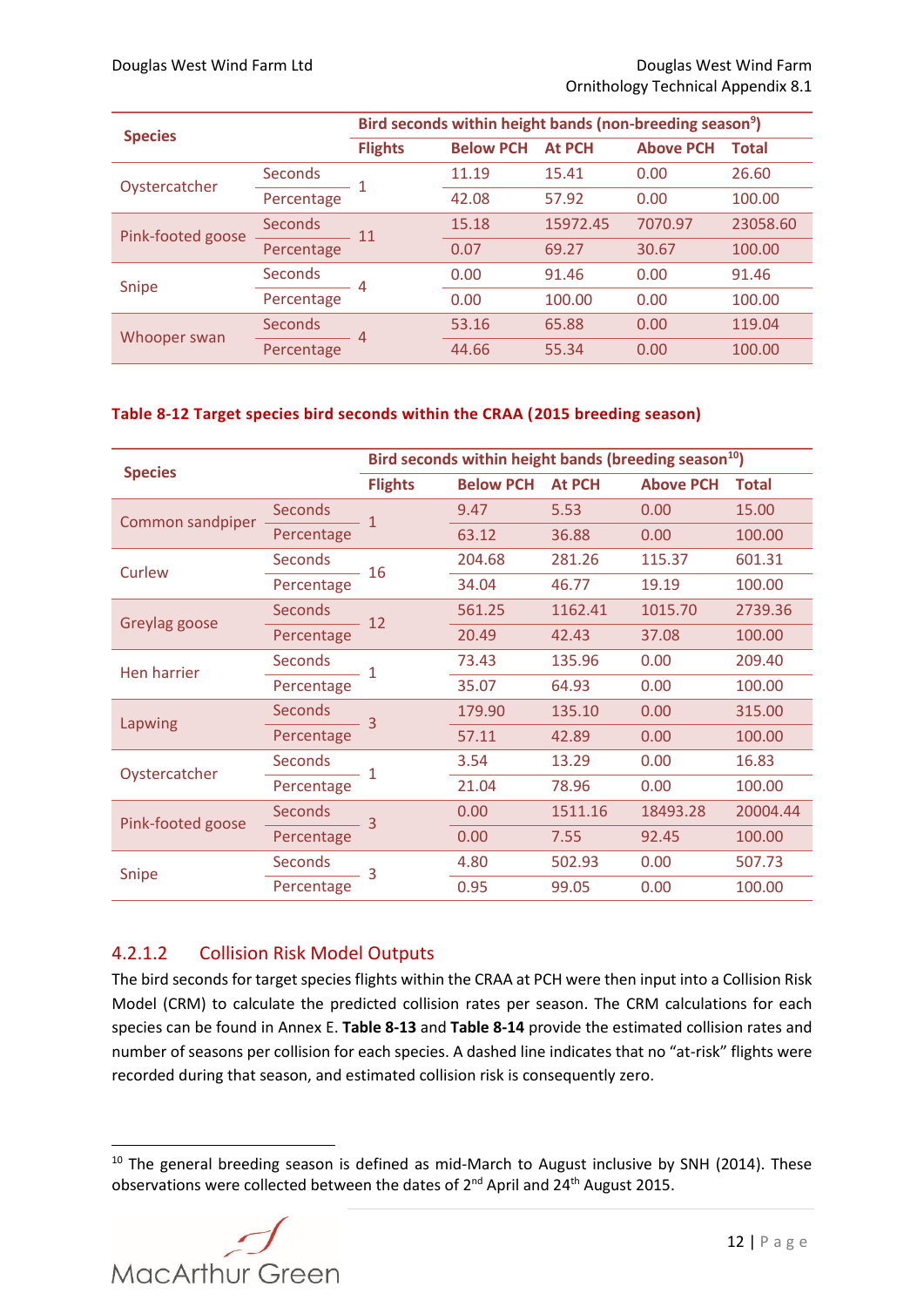| <b>Species</b>    | 2009/2010<br>non-<br>breeding<br>season | 2010<br>breeding<br>season | 2010/2011<br>non-<br>breeding<br>season | 2014/2015<br>non-<br>breeding<br>season | 2015<br>breeding<br>season |
|-------------------|-----------------------------------------|----------------------------|-----------------------------------------|-----------------------------------------|----------------------------|
| Common sandpiper  | ٠                                       |                            | -                                       | -                                       | 0.0007                     |
| Curlew            | ٠                                       | 0.0641                     | $\equiv$                                | 0.0558                                  | 0.0543                     |
| Greylag goose     |                                         | 0.0007                     |                                         | 0.1686                                  | 0.0297                     |
| Hen harrier       | ٠                                       | ٠                          | ÷                                       | 0.1136                                  | 0.0118                     |
| Lapwing           |                                         | 0.0029                     |                                         | 0.0076                                  | 0.0206                     |
| <b>Merlin</b>     | ۰                                       | 0.0043                     | ÷                                       | 0.0014                                  | $\overline{\phantom{a}}$   |
| <b>Osprey</b>     | ۰                                       | 0.0229                     | ٠                                       |                                         | ٠                          |
| Oystercatcher     | ۰                                       |                            | ٠                                       | 0.0015                                  | 0.0023                     |
| Peregrine         | ٠                                       |                            | 0.0044                                  | -                                       | $\overline{\phantom{a}}$   |
| Pink-footed goose | ÷,                                      |                            |                                         | 0.2179                                  | 0.0362                     |
| Snipe             | 0.0008                                  |                            |                                         | 0.0092                                  | 0.0890                     |
| Whooper swan      |                                         |                            |                                         | 0.0129                                  | ۰                          |

#### <span id="page-15-1"></span>**Table 8-13 Estimated weighted collision rate per season**

#### <span id="page-15-2"></span>**Table 8-14 Estimated number of seasons per collision**

| <b>Species</b>    | <b>Equivalent</b><br>to one bird<br>per non-<br>breeding<br>seasons<br>(2009/2010) | <b>Equivalent</b><br>to one bird<br>per breeding<br>seasons<br>(2010) | <b>Equivalent</b><br>to one bird<br>per non-<br>breeding<br>seasons<br>(2010/2011) | <b>Equivalent</b><br>to one bird<br>per non-<br>breeding<br>seasons<br>(2014/2015) | <b>Equivalent</b><br>to one bird<br>per breeding<br>seasons<br>(2015) |
|-------------------|------------------------------------------------------------------------------------|-----------------------------------------------------------------------|------------------------------------------------------------------------------------|------------------------------------------------------------------------------------|-----------------------------------------------------------------------|
| Common sandpiper  | ÷                                                                                  |                                                                       |                                                                                    |                                                                                    | 1460.55                                                               |
| Curlew            |                                                                                    | 15.61                                                                 |                                                                                    | 17.92                                                                              | 18.42                                                                 |
| Greylag goose     |                                                                                    | 1386.6                                                                |                                                                                    | 5.93                                                                               | 33.69                                                                 |
| Hen harrier       |                                                                                    |                                                                       |                                                                                    | 8.80                                                                               | 84.50                                                                 |
| Lapwing           |                                                                                    | 348.34                                                                |                                                                                    | 131.13                                                                             | 48.55                                                                 |
| Merlin            |                                                                                    | 232.47                                                                |                                                                                    | 694.97                                                                             |                                                                       |
| <b>Osprey</b>     |                                                                                    | 43.82                                                                 |                                                                                    |                                                                                    |                                                                       |
| Oystercatcher     |                                                                                    |                                                                       |                                                                                    | 653.47                                                                             | 431.36                                                                |
| Peregrine         |                                                                                    |                                                                       | 227.08                                                                             | ٠                                                                                  | ٠                                                                     |
| Pink-footed goose |                                                                                    |                                                                       |                                                                                    | 4.59                                                                               | 27.62                                                                 |
| Snipe             | 1280.00                                                                            |                                                                       |                                                                                    | 108.55                                                                             | 11.24                                                                 |
| Whooper swan      |                                                                                    |                                                                       |                                                                                    | 77.47                                                                              |                                                                       |

### <span id="page-15-0"></span>*4.2.2 Breeding Birds*

One complete breeding bird survey (comprising of four visits) was conducted in the 2015 breeding season (May to July 2015). Surveys recorded seven wader species, of which five were considered to be breeding within the site (**[Table 8-15](#page-16-0)**). Breeding activity is discussed per species in the sections below and wader activity is detailed on **Figure 8.25**. Further details of the breeding bird surveys are provided within Annex C and survey methodology is provided within Annex B.

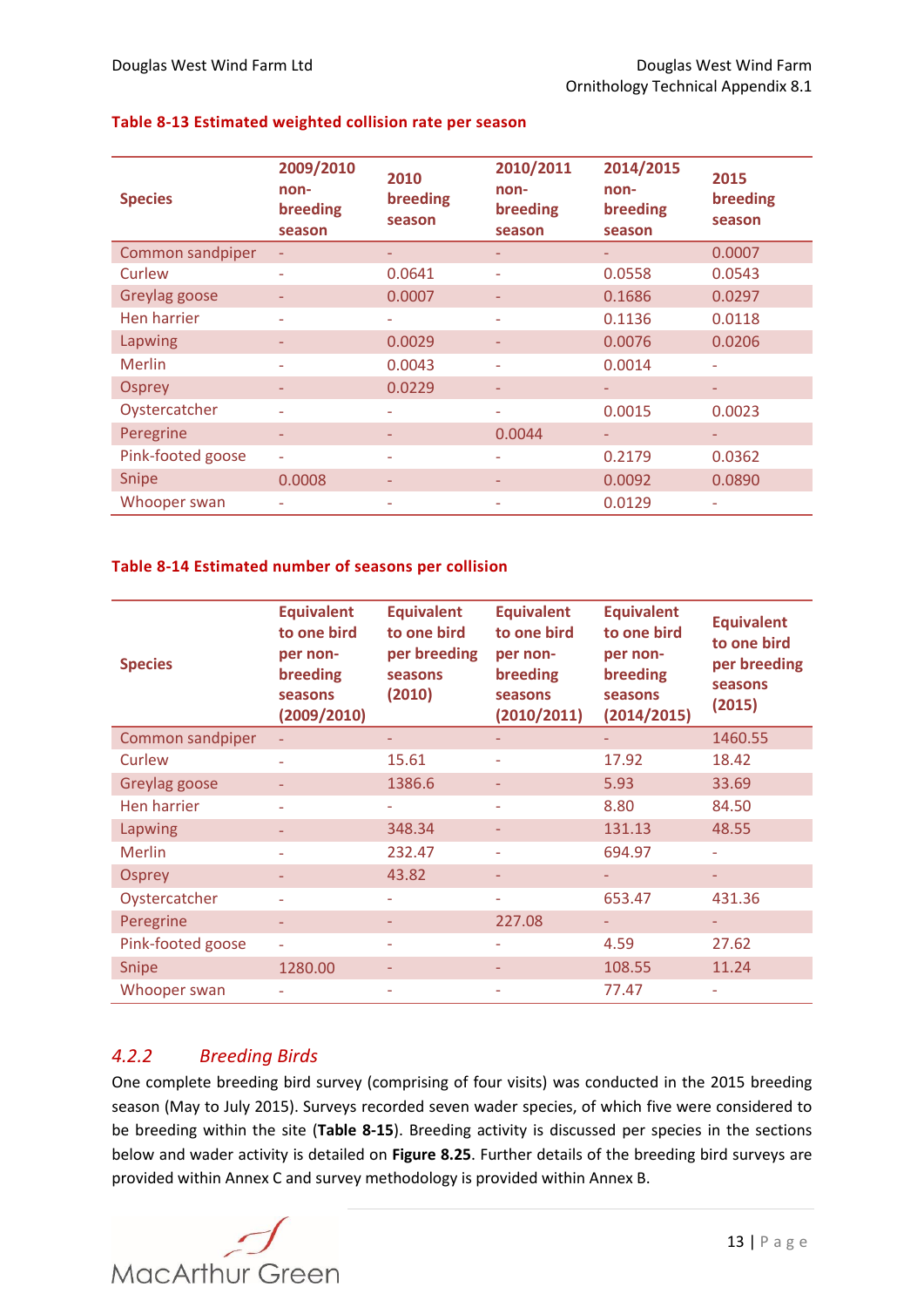| <b>Species</b>       | <b>Number of territories</b><br>within the site | <b>Number of territories</b><br>within 500m site<br>buffer | <b>Total number of</b><br>territories |
|----------------------|-------------------------------------------------|------------------------------------------------------------|---------------------------------------|
| Common sandpiper     | $\overline{2}$                                  | 3                                                          | 5                                     |
| Curlew               |                                                 | 3                                                          | 5                                     |
| Lapwing              |                                                 | $4 - 5$                                                    | $6 - 7$                               |
| Oystercatcher        | 0                                               | 3                                                          | 3                                     |
| Redshank             |                                                 | 3                                                          | 4                                     |
| <b>Ringed plover</b> | $\Omega$                                        |                                                            | っ                                     |
| Snipe                |                                                 | 6                                                          | 13                                    |

#### <span id="page-16-0"></span>**Table 8-15 Breeding wader territories within the site and 500 m buffer, 2015**

### 4.2.2.1 Common Sandpiper

There were five assumed territories of common sandpipers, two territories within the site and three within the 500 m buffer zone.

One territory occurred in the eastern section of the site at Alder Pond adjacent to the tarmac road. A bird was seen there during a VP watch on 30th April, a bird was also present there on 8th May and a pair on 13th May. A second territory occurred slightly further west where a bird was sitting on a fence post on 11th June and a bird was in flight nearby on 12th June. A third territory occurred on the Poniel Water below Craigend in the north-eastern 500 m buffer where a bird was present on 13th May.

A bird at the large pond that overlapped the north-western 500 m buffer on 8th June was believed to be part of a fourth territory, with an incidental record of a pair on the former opencast lagoon on the western boundary on 15th June implying a fifth territory.

### 4.2.2.2 Curlew

Four curlew territories were assumed on the moorland in the southern section of the site and adjacent buffer. There were a multitude of registrations on the first two MBS visits, with much smaller numbers of observations on the third and fourth visits. Observations from VP watches from Arkney Hill which overlooked this area were used to aid interpretation of the data. Two territories were assumed in the southern section of the site, one to the south of the tarmac road, which runs through the centre of the site, and one in the south-east corner of the site.

In addition there was one territory south of the Hagshaw Hill Wind Farm access road to the southwest of the Scottish Power compound. Birds were heard (but were out of view) displaying there on many occasions during the VP watches. A further territory was believed to be present there but located mainly or entirely outside the 500 m buffer zone. A fourth territory was assumed to the southeast of Arkney Hill, also within the 500 m buffer zone. Again, birds were heard displaying there out of view on many occasions during VP watches.

A bird flew through the north-eastern corner of the site calling on 13th May and a bird was heard alarm-calling there repeatedly on 19th June. This territory may have been located mainly outside the site boundary but at the very least overlapped the north-eastern corner.

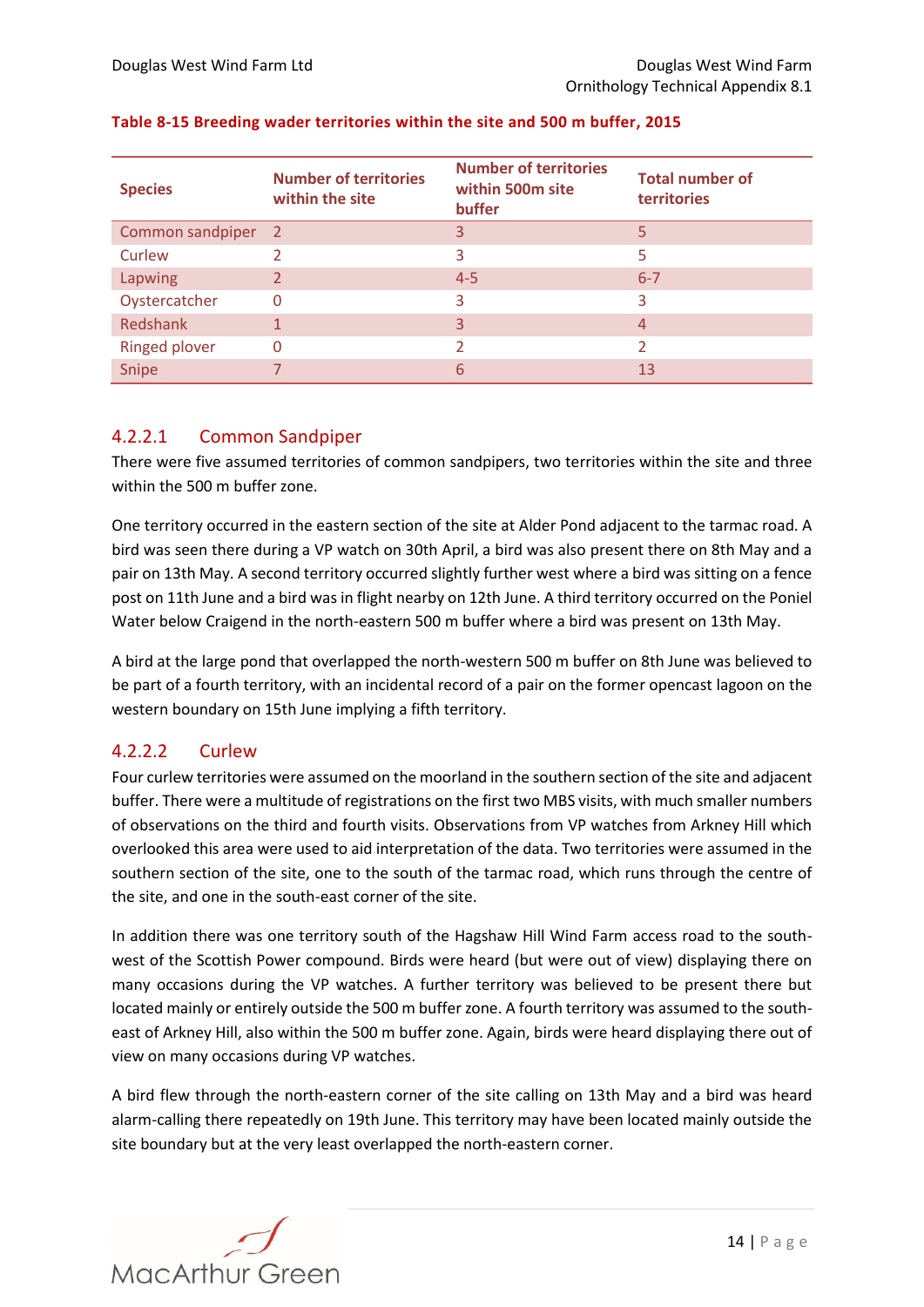There was also a curlew territory to the north of the VP located at Wallace's Cave from where birds were heard displaying (mostly out of view) on numerous occasions. However, this territory was located outside the 500 m buffer zone and is not included in the total of five breeding territories.

### 4.2.2.3 Golden Plover

There were no registrations of golden plover within the site or in the surrounding 500 m buffer zone but five birds were recorded at Windrow Hill on the Hagshaw Wind Farm on 1st May which then headed towards the Douglas West site.

### 4.2.2.4 Lapwing

Six to seven assumed lapwing territories occurred primarily in the north-western area of the site, two within the site and four to five in the surrounding 500 m buffer zone. The first two territories were located around a small pond in the north western section of the site adjacent to the tarmac road where up to four birds were recorded on several occasions, including four displaying birds on 17th April and four, one of which was displaying, on 20th April. Four birds were also present on 8th May with two on 12th May. An adult and two chicks were recorded on 15th June with the two chicks being almost adult-sized by 25th June. It is likely that the second pair failed.

Two territories occurred at a pair of former opencast coal mine lagoons which overlap the western 500 m buffer zone where two birds were displaying on 6th April. Four birds, one of which displaying, were present on 20th April, one was displaying on 8th May and one was recorded in flight on 15th June.

One to two further territories occurred at a large pond that overlapped the north-western 500 m buffer zone. Five birds were present there on 6th April. According to the Brown and Shepherd (1993<sup>vii</sup>) moorland bird survey methodology this counts as two pairs; however, the lowland methodology of O'Brien & Smith (1992<sup>viii</sup>) would discard this record as being outside the survey window which starts in the lowlands in mid-April. Two birds were present on 20th April, one was displaying on 15th May, one was present on 8th June, and two on 27th June. One to two breeding territories were therefore assumed in this location.

A further territory was assumed around the north-eastern section of the site /north-eastern buffer where a bird was displaying on 8th May and a bird was heard calling on 19th June.

### 4.2.2.5 Oystercatcher

Three assumed oystercatcher territories were recorded within the 500 m buffer zone at opposite extremities of the site: one was inside the fenced high voltage area near the Scottish Power compound at Douglas West. Birds arrived there early with a pair present on 28th February. Singles were then recorded on 6th, 7th April and 20th April and 8th May. A bird was sitting on three eggs on 13th May and a bird was alarm-calling at the nearby sheep pens on 13th June with an adult and a chick present on 29th June. Two territories were present on the large pond which straddles the north-western boundary. A single bird was present there on 20th April, with a pair there on 15th May, two pairs on 8th June and a pair and a single bird on 27th June.

### 4.2.2.6 Redshank

Four redshank territories were assumed to be present in the site area, one within the site boundary and three in the north-western buffer zone. A territory was present at the small pond in the north-

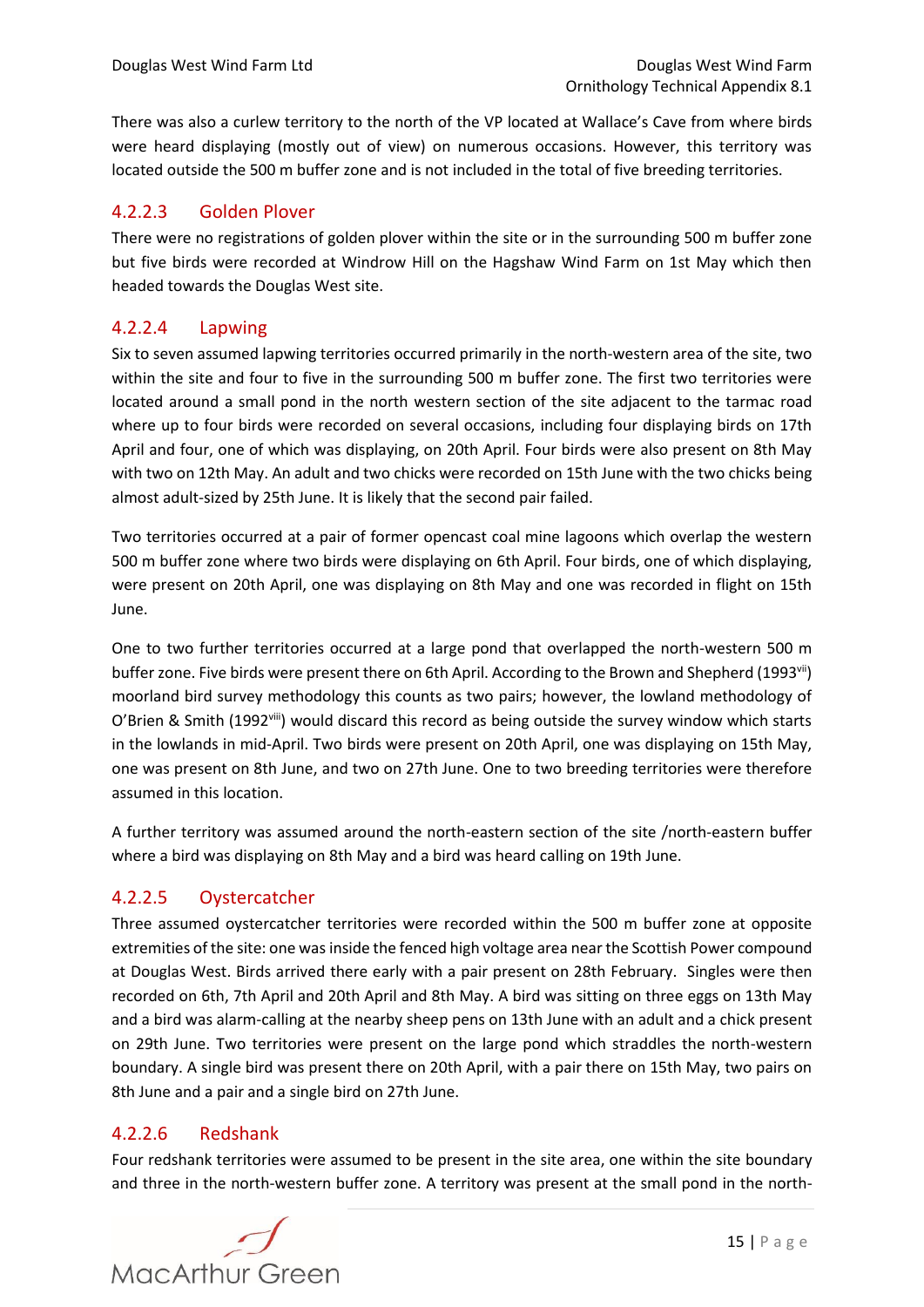western section of the site just west of the tarmac road where a pair were present on 17th April, singles on 20th April (singing) and 21st April. A pair was calling there on 8th May, while two birds in flight to the south and south-west on 15th May were thought to be associated with this territory. Two birds, one in song, were also present at this pond on 8th June.

A second territory occurred on the western boundary of the buffer zone where a pair was alarm-calling on 20th April, the only registration from this pond. There were two more territories at the large pond straddling the north-western boundary of the buffer zone. Three birds were there on 6th April, one was singing on 15th May and two birds, one in song, were present on 8th June.

### 4.2.2.7 Ringed Plover

One assumed ringed plover territory occurred at the pair of ponds overlapping the western 500 m buffer zone where a pair of birds was recorded on 15th May and singles were present on 8th and 27th June. There were three (empty) nest scrapes on an island in the centre of one of the ponds, indicating that breeding took place there either in 2015 and/or previous years. A bird was also recorded at the large pond on the north-western boundary on 8th June with two to three birds there on 26th June, implying at least one territory there. A bird calling at the DP in the north-eastern corner of the site on 27th June is thought unlikely to be related to a territory-holding bird. Altogether two territories were therefore assumed.

### 4.2.2.8 Snipe

Altogether 13 snipe territories were believed to have been present, seven within the site and six in the surrounding 500 m buffer zone. One territory occurred in the southern 500 m buffer zone to the south-west of the Scottish Power compound where birds were chirping on 7th and 8th April and a bird was heard calling on 13th May. A second territory appeared to straddle the boundary of the southern 500 m buffer with a bird drumming at Rob's Hill south of the 500 m buffer zone shortly after sunrise on 1st May and a bird calling on the very edge of the buffer on 13th May. Three territories occurred along the Hagshaw Wind Farm access track (one within the site boundary), with multiple registrations of chipping birds there in April, mid-May and late June. One to two birds were also heard chipping in these areas on several occasions from the VP watches at nearby Arkney Hill.

Another territory occurred near the black grouse plantation strip along the south-western boundary of the site where a bird was chipping on 8th May and two birds were calling on 13th May.

Two territories appeared to be located along and to the south of the tarmac road in the centre of the site with registrations of chipping and calling birds on several dates. A further territory straddled the tarmac road to the south of the DP around the location of the proposed wood drying facility with birds recorded calling and chipping there on 20th April, 15th May and 29th June.

Although no registrations were made during the MBS visits, a bird was repeatedly heard chipping and occasionally drumming just south of Wallace's Cave during VP watches and a territory was strongly presumed there.

Two territories occurred either side of the tarmac road in the north-western section of the site with birds chipping to the west of the road on 6th and 17th April and drumming to the east after sunset on 17th April and chipping nearby on 29th June.